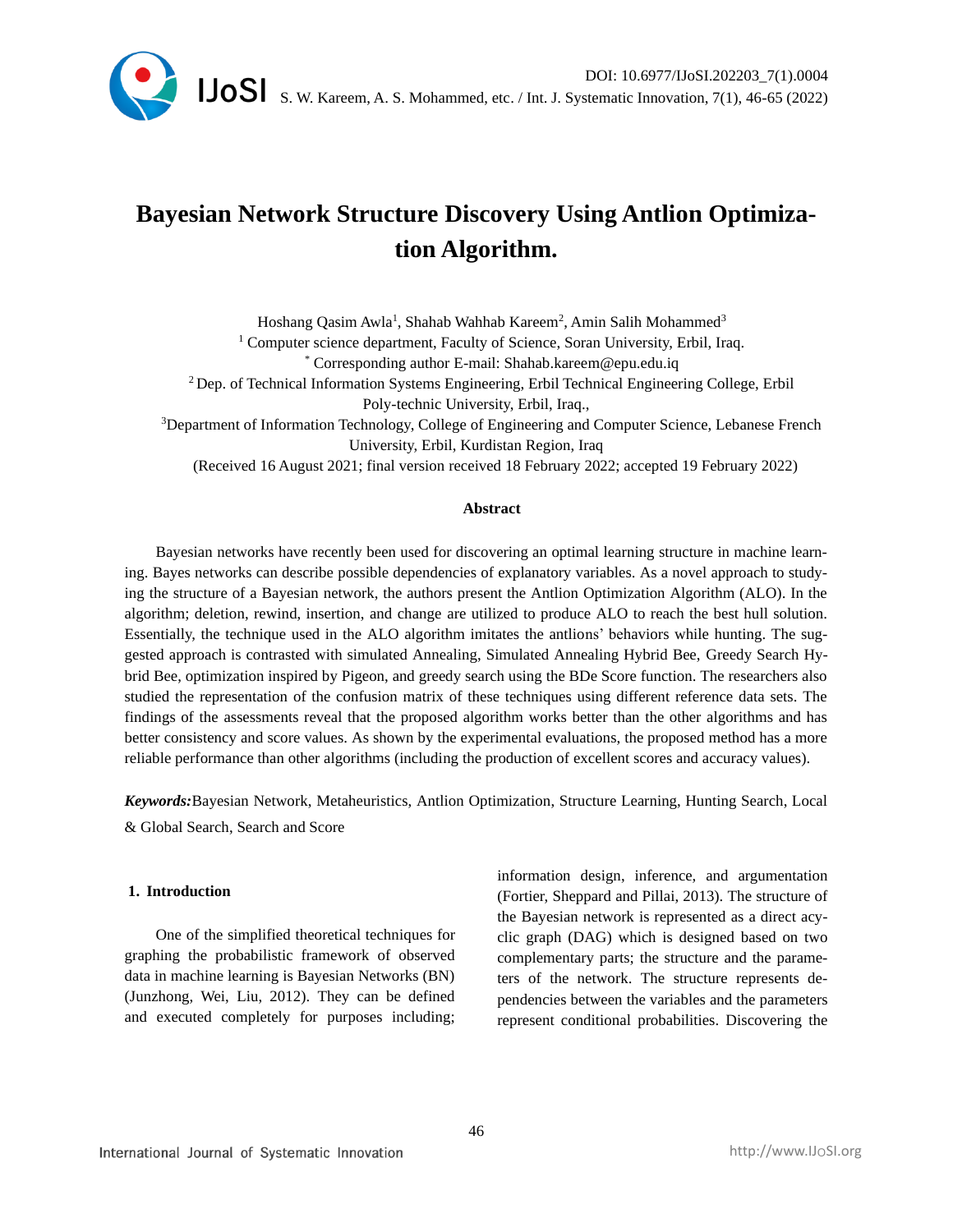learning structure of a Bayesian network is difficult without a proper search approach. Learning the optimal structure of a Bayesian network (BN) using a dataset is NP-hard class (Junyi and Chen, 2014). A direct acyclic graph (DAG) is the configuration of the Bayesian network, which is constructed based on two complementary parts; the network structure and parameters. Dependencies between the variables are expressed by the configuration and the parameters represent conditional probabilities. Without a proper search strategy, solving the learning structure of a Bayesian network is challenging (Margarritis, 2003). To analyze the space of BN structures, the score and scan method is used to continuously approximate all alternative network structures before the valid metric value is obtained.

**IJoSI** 

Score-based processes focus on a network prediction function, possible data, and aim for a framework that optimizes the score, which is the target (Fast, 2010). Two key models are used to apply the score function approach: The Bayesian score and the information-theoretical score. In methods such as; Log-likelihood (LL), Bayesian Information Criterion (BIC), Normalized Minimum Likelihood (NML), Akaike Information Criterion (AIC), Minimum Description Length (MDL), and Mutual Information Tests (MIT), the information-theoretical score used. In several various methods, the Bayesian score was done, such as; BD (Bayesian Dirichlet), BDe (Bayesian Dirichlet ('e' for probability equivalence)), BDeu (Bayesian Dirichlet equivalent uniform ('u' for uniform joint distribution)), and K2 (Cooper and Herskovits,1992).

There are different search method approaches to simplify the issue of structure learning. These include the Ant Colony Algorithm for Optimization (Salama and Freitas, 2012), Particle Swarm Intelligence (Cowie, Oteniya, Cles, 2007), Bee Colony(Li and Chen, 2014), Hybrid Algorithm ((He and Gao, 2018)( Li, and Wang, 2017)( Kareem and Okur, 2018)), Bacterial Foraging Optimization (Yang, Junzhong, Liu, Jinduo and Yin, 2016), Simulated Annealing Algorithm(Hesar, 2013), Breeding

Swarm Algorithm(Khanteymoori, Olyaee, Abbaszadeh and Valian, 2018), Genetic Algorithms(Larraiiaga, Poza, 1996), Pigeon Inspired Optimization(Kareem and Okur, 2019), Gene-Pool Optimal Mixing Evolutionary Algorithm (GOMEA) (Orphanou, Thierens, and Bosman, 2018), Elephant Swarm Water Search Algorithm (Kareem and Okur, 2020), Falcon Optimization algorithm (Kareem and Okur, 2021), Binary Encoding Water Cycle(Wang and Liu, 2018), Tightening Bounds(Fan, Malone, 2014), A\* Search Algorithms(Malone, Wui, 2011), Scatter Search Documents(Patrick and Sahin, 2004), Quasi-Determinism Screening(Rahier, Marie, Girard, Forbes, 2019), Cuckoo Optimization Algorithm(Askari and Ahsaee, 2018), and Minimum Spanning Tree Algorithm (Sencer, Oztemel, Taksin and Torkul, 2013). Antlion optimization is a different case of metaheuristic methodology that can be applied in Bayesian networks for structure learning. As a novel approach to Bayesian network structure learning, this paper proposes and provides a comparative review of this process. ALO is applied in the different optimization problems like the parallel machine scheduling (Kilic and Yuzgec, 2019), governing loop of thermal generators (Gupta and Saxena, 2016), Optimal Reactive Power Dispatch (ORPD) problem (Mei, Sulaiman, Zuriani, 2015), and optimal route planning of unmanned aerial vehicles (Yao and Wang, 2017).

Because there are hundreds of nodes involved in high-dimensional data sets, which are now booming across a wide range of areas, the accompanying Bayesian network structure is very complex. Discovering the Bayesian network structure based on the data turns into an NP-hard problem. To acquire an ideal structure from complicated and high-dimensional data sets in a fair amount of time, one of the primary problems in Bayesian network research is to develop an effective structure learning approach that is both efficient and effective. For compared to an expert system based on empirical knowledge, the Bayesian network eliminates the uncertainty issue, which is particularly important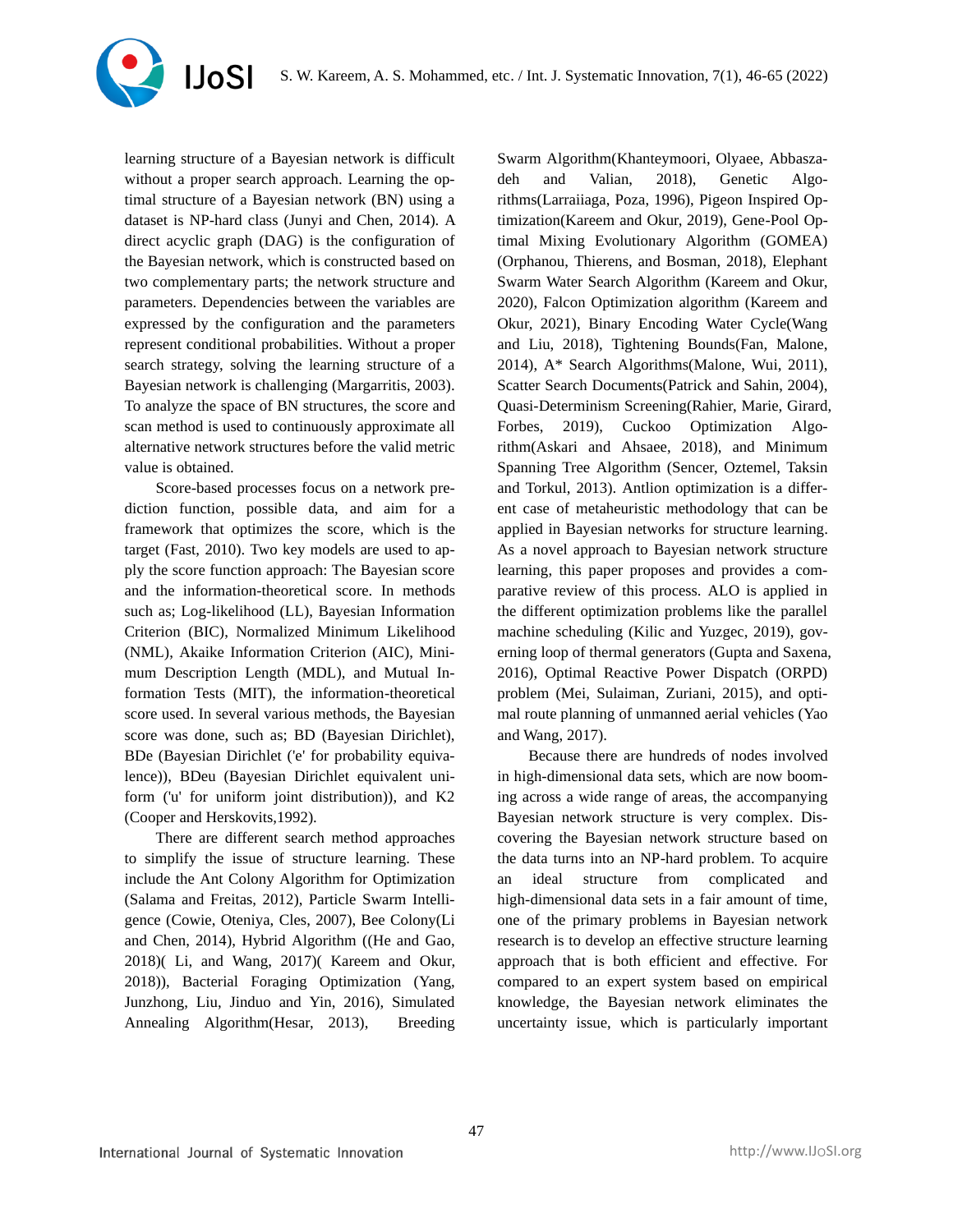

when handling complicated problems, making it both more effective and intuitive to use.

Given that learning the network from data is generally considered to be an NP-hard optimization problem, it is necessary to find an efficient search algorithm; to this end, the heuristic algorithm, which has high search efficiency and is frequently used to find the best network structure in structure learning, has been developed.

Implementation of the stochastic search algorithm is straightforward, and the method's global search capability is enhanced. The global information may be employed more thoroughly than with other conventional search techniques, and the dependency on optimization function is less when compared to the other approaches. As a result, the network structure learned by the structure learning technique based on the stochastic search algorithm differs less from the actual structure and may converge to a better structure more rapidly, as well as the quality of the convergence itself is improved. The ALO has three major advantages: it can find a near-optimum solution independent of the starting parameter values, it has a quick convergence rate, and it can handle both integer and discrete constraints simultaneously.

The following is the layout of the remainder of this article. In Bayesian Networks, Part 2 discusses the principle of structure learning. A short introduction to the Antlion Optimization Algorithm is included in Part 3. We describe in part 4, the technique in-depth and demonstrate the experimental outcomes. The findings are found in Section 5.

#### **2. Structure Learning of Bayesian Networks**

Two components can be used to express the Bayesian Network: (G, P). The first, G (V; E), is the DAG that covers the calculable group of vertices (or nodes), V, interconnected by labeled edges (or connections), E. The second,  $P = {P (Xi Pa (Xi)))},$  is a set of conditional probabilistic (CPD) distributions,

entity to all Xi variables (chart vertices). In addition, Pa(Xi) represents the set of the node Xi parents in G (Cowie, Oteniya, Coles, 2007). A simple probabilistic combination for a (G; P) network can be represented based on this model via:

$$
P(X_i, ... X_n) = \prod_{i=1}^n P(X_i | Pa(X_i))
$$
 (1)

On the other hand, a score function relies on many parameters, including Bayesian methods, data, and entropy, the minimum duration of explanation (Campos, 2006). Bayesian network posterior likelihood, according to Bayesian inference rules, can be expressed as:

$$
P(G|D) = P(D|G)P(G)/\sum_{G'} P(D|G') P(G')_{(2)}
$$

In (2), P(D) is a conditional probability specified by using P(D) normalizing constant as:

$$
P(D|G) = \int P(D|G,\theta) P(\theta|G)d\theta \tag{3}
$$

It is presumed that P(D) is independent of the Bayesian network G configuration. P(G) 'is the preceding likelihood, and  $\theta$  represents the model parameter. As a result, the resulting distribution of the network configuration can be estimated as long as the marginal likelihood of all possible configurations is determined (Zhang, Liu, 2008). Structure learning approaches use score-based strategies by comparing the structure's existing and previous scores. The final expression of the ranking is (Heckerman, Geiger, and Chickering, 1995):

$$
Score(G, D)=\sum Score(Xi, Pa(Xi), D(Xi, pa(Xi)))
$$
 (4)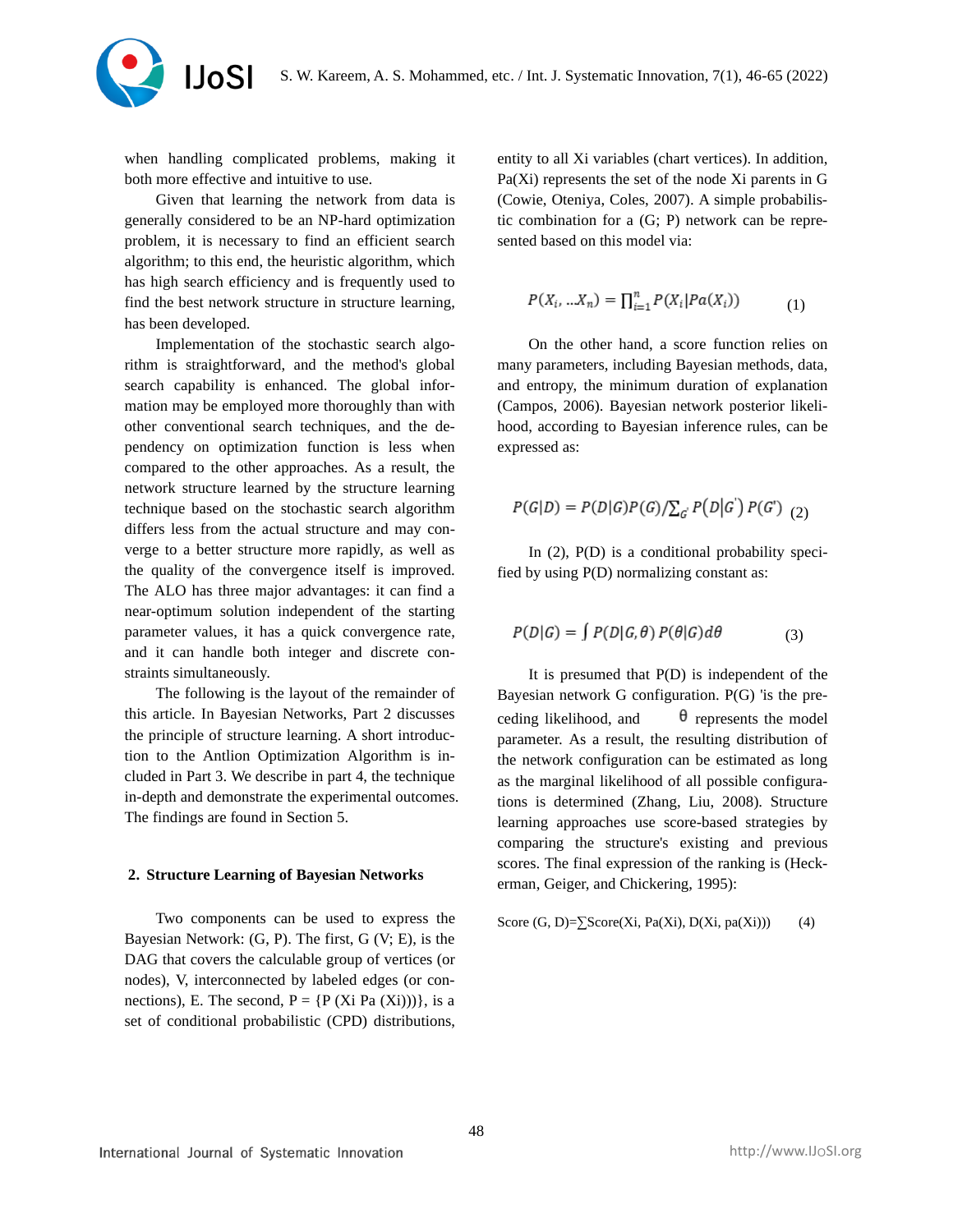#### **3. Antlion Optimization Algorithm**

Metaheuristics are algorithms motivated by nature to find approximate solutions to certain computationally complicated problems of optimization. In metaheuristics, swarming activities of firefly-BATT (Gadekallu, and Khare, 2016), cuckoo (Gadekallu, and Khare, 2017), ant, pigeon, fish, bee, etc. were used, (Gandomi, Yang, Marand, and Alavi, 2013). Some of the metaheuristic methods' supporting properties include adaptability, homogeneity, illation-free resources, and local optima eschewal ability (Mirjalili, Mirjalili, Lewis, 2014).

One of the newly proposed metaheuristic methods is Antlion Optimization (ALO) (Mirjalili, 2015). This is a life-cycle-based search algorithm inspired by evolution. The ALO algorithm simulates the relation in the trap area between antlions (doodlebugs) and ants. Ants are expected to walk blindly around the search area and antlions are often ready to hunt them and in time they become competent with traps. The ALO algorithm aims to model, the combat techniques used by antlions. The antlion's life cycle consists of two main levels: larvae and adults. Normally, antlion life can be rated for up to 3-4 years, which is effectively spent at the larval stage. In the larval and developmental stages, they search for prey daily. Antlion primarily uses five steps to hunt prey, including; arbitrary movement of ants, creation of traps, trapping of ants, hunting of prey, and traps reconstruction (Nischal, Mehta, 2015). In the ALO algorithm ants represent possible arbitrary solutions to a particular problem within the search field and antlion holes to pick up and eat ants in the ground. The ability to chase ants is coded and programmed according to the relationship between the ants and the antlion in the objective role. When describing optimization using the essence of the hunting abilities of antlions, there are impressive actions to consider. Inside the search field, the random motion produced by ants in ALO concerns the locations of ants and antlion-generated holes in the

dimensions. The measurements of the cone-shaped hole are proportional to every antlion's health, i.e. the fitter antlions can create stronger holes and thus have a greater chance of capturing prey. The ants will pass into any antlion trap and adaptively decrease the size of their random motion as the antlion slides the ants towards the bottom of the pit. As a result, the eating antlions grow fitter than preys, use their position and restore the hole to maximize their chance of capturing other ants (Zawbaa, Emary, Parv, 2015) (Yogarajan, Revathi, 2016). This approach, which is based on the deep neural network (DNN) model, is used to pick ideal hyperparameters while using the least amount of time. An additional advantage of the suggested model was that it required just 38.13 percent of the total training time. It was shown via testing that the suggested paradigm was more effective (Gadekallu, Bhattacharya, Praveen, Zada, et. al.2020). ALO-SVR, a technique based on ant lion optimization algorithm and support vector regression, was developed to increase lithium battery SOH estimate accuracy. The Pearson correlation coefficient is used to examine the association between features and SOH in this technique, which picks characteristics that are strongly connected with current, voltage, and temperature. The Ant Lion Optimization Algorithm is used to refine the SVR model's main parameters before a final estimate model is developed. The findings reveal that the ALO-SVR approach has greater estimate accuracy and stability than the current GA-SVR and GS-SVR on the NASA public data set, proving the practicality of the estimation method. This research proposes the implementation of Multi-Objective Antlion Optimization (MALO) on solving Flight Scheduling and Aircraft Routing in the current pandemic conditions. The result showed an improvement in the estimated number of passengers and a decrease in the total cost. The result also revealed that MALO is capable of outperforming other well-known optimization algorithms and converged faster in the large data group while able to work faster than Genetic Algorithm (GA) across all experiments, proving MALO to be a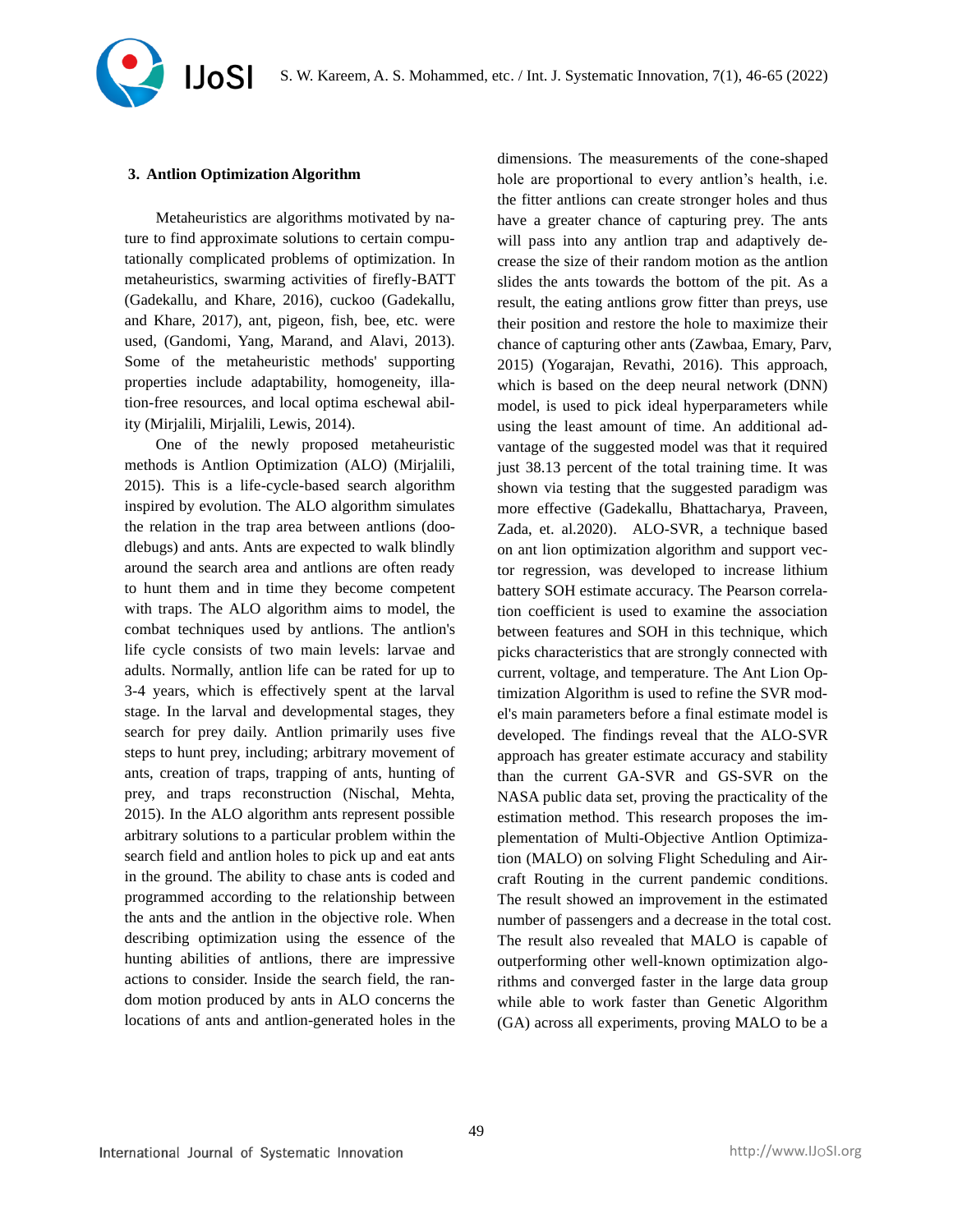

more suitable method when dealing with large scheduling task (Awalivian, Raihan, Suyanto and Siti, 2021). Problems that the Ant Lion optimization method easily falls into the local optimum are the focus of this paper's discussion of dynamic random hill-climbing. By using hill-climbing mechanisms, an ant lion's jumping capacity is enhanced. By balancing exploration and development, a dynamic hill-climbing mechanism improves the algorithm's global search capabilities (GU, 2020).

The following conditions are assumed for the optimization process:

■ Ants walk in the search area utilizing several arbitrary routes.

**•** Arbitrary walking is applied to every dimension of ants.

▪ Walking at random is affected by antlion traps.

**In Antlions can create holes that fit their** fitness (more powerful fitness, bigger hole).

▪ The possibility of grabbing more ants in large holes is higher.

▪ The fittest antlion will trap each ant in repetition.

▪ To mimic sliding ants in the direction of the antlion, the subjective movement scale has been adaptively decreased.

▪ When an ant grows fitter than antlion, it suggests that under the sand it is trapped and pulled by antlion.

▪ The antlion remains near the last captured prey and creates a pit to maximize its chance of capturing another prey.

▪ The mathematical model of ant is explained as follows, while exploring the region for food, ants walk at random (Kilic, Yuzgec, Karakuzu, 2019):

 $X(i) = [0, \text{cusum}(2r(i1-1)), \text{cusum}(2r(i2-1)), ...,$  $cusum(2r(iT-1))]$  (5)

cusum denotes cumulative sum, T is the largest number of iterations, where  $X(i)$  is the random

movement of ants at iteration I and r(j) is an arbitrary function represented as:

$$
r = \begin{cases} 1 & if \, rand > 0.5 \\ 0 & if \, rand \leq 0.5 \end{cases} \tag{6}
$$

in the interval [0, 1], where rand is a random integer. The locations of ants are modified at each iteration, depending on the mechanism of random motion.

According to the upper and lower values, the spontaneous movement of ants should be normalized into the location in the real quest field. It is possible to determine the position of ants by using the following formula for each iteration.

$$
X_i^t = \frac{(X_i^t - a_i)(d_i^t - c_i^t)}{b_i - a_i} + c_i^t \tag{7}
$$

Where ai and bi are the minimum and maximum random motion values of ant and

 $d_i^t$ ,  $c_i^t$  denote the minimum and maximum loca-

tion values of the antlion at the iteration of ith.  $X_i^t$  is standardized by the use of [0,1]

 $\frac{(X_i^{\mathsf{f}} - a_i)(d_i^{\mathsf{f}} - c_i^{\mathsf{f}})}{b_i - a_i}$ . This shows the location of the selected antlion nearby. The ant walk is influenced by the antlion; the antlion hunts and drags it down to the pit as soon as the ant reaches the trap.

This procedure's mathematical model can be interpreted as follows (Kilic, Yuzgec, Karakuzu, 2019):

$$
c_i^t = C^t + \text{Antlion}^t, \qquad d_i^t = d^t + \text{Antlion}^t \tag{8}
$$

$$
c^t = \frac{c^t}{i^t}, \qquad d^t = \frac{d^t}{i}
$$
 (9)

The antlion is the antlion location for each chosen antlion at the  $t<sup>th</sup>$  iteration while  $d<sup>t</sup>$  and  $c<sup>t</sup>$  is the maximum and minimum for all variables relating to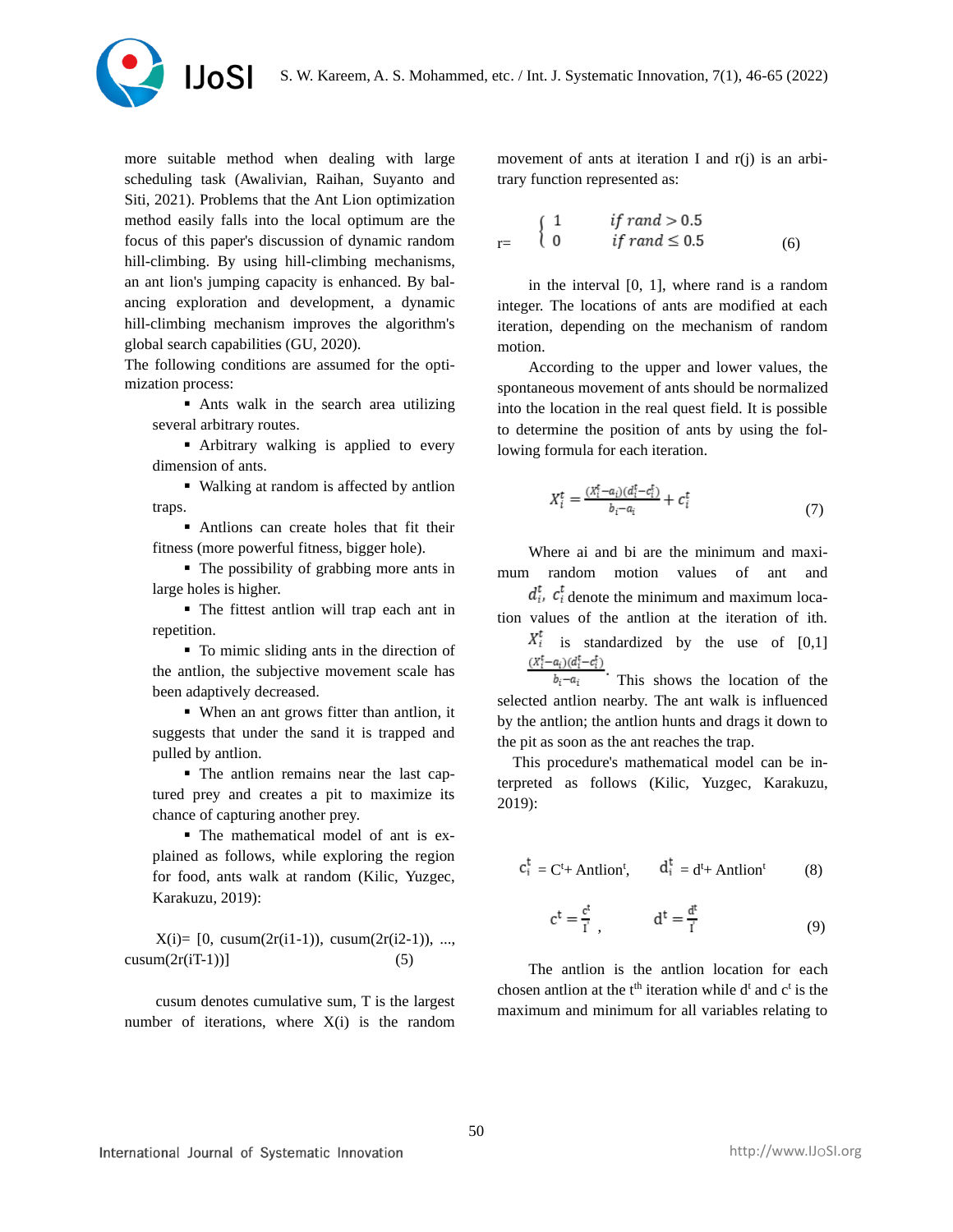

the ith ant, and I is the unique constant ratio based on the iteration as seen in various scenarios:

$$
I = \begin{cases} 1 + 10^{2} \frac{t}{T} & \text{if } 0.1T < t < 0.5T \\ 1 + 10^{3} \frac{t}{T} & \text{if } 0.5T < t < 0.75T \\ 1 + 10^{4} \frac{t}{T} & \text{if } 0.75T < t < 0.9T \\ 1 + 10^{5} \frac{t}{T} & \text{if } 0.9T < t < 0.95T \\ 1 + 10^{6} \frac{t}{T} & \text{if } 0.95T < t < T \\ 1 & \text{otherwise} \end{cases} \tag{10}
$$

where T is denoted as the maximum iteration, and the current iteration is denoted as t. While calculating the  $X_i^t$  from equation 7, ants walk nearby to antlion and elite antlion, picked by the roulette wheel principle, in the current population. Ants' new locations are measured by the following equation as follow:

$$
(11) \qquad \text{Ant}_{i=}^t \qquad \frac{R_A^t + R_F^t}{2}
$$

where  $R_A^t$  is arbitrary movement nearby antlion picked by the roulette wheel in the t-iteration, and  $R_E^t$  is the arbitrary movement nearby the elite antlion in the t-iteration. The antlions are needed to update their position to the last ant site to be caught to enhance the possibilities of catching new prey. It is described by the following equation:

Antlion<sup>t</sup><sub>i</sub> = Ant<sup>t</sup><sub>i</sub> if  $f(Antlion_j^t) > f(Ant_i^t)$  (12) where  $f$ (  $Antlion_i^t$ ) and  $f$ (  $Ant_i^t$ ) denotes the fitness function of the current iteration of Antlion and Ant,  $Antlion_j^t$  i indicates the j<sup>th</sup> ant position specified at the  $t<sup>th</sup>$  iteration and  $Ant_i^t$  indicates the position of i<sup>th</sup> ant at t<sup>th</sup> iteration.

The locations of ants are collected and stored in the matrix  $M<sub>ant</sub>$  which is utilized for the optimization problem. Similarly, the positions of antlions are stored in the matrix M<sub>antlion</sub>, which is shown as follow:

$$
M_{ant} = \begin{bmatrix} Ant_{1,1} & \cdots & Ant_{1,d} \\ \vdots & \ddots & \vdots \\ Ant_{1,n} & \cdots & Ant_{n,d} \end{bmatrix},
$$

$$
M_{antlion} = \begin{bmatrix} Antlion_{1,1} & \cdots & Antlion_{1,d} \\ \vdots & \ddots & \vdots \\ Antlion_{1,n} & \cdots & Antlion_{n,d} \end{bmatrix}
$$
 (13)

where the  $\qquad$  Ant<sub>ij</sub> denotes to the value of ith ant at jth iteration, and  $\qquad$  Antlian  $\mu_{i,j}$  denote to the value of  $i<sup>th</sup>$  antlion at  $i<sup>th</sup>$  iteration. n denotes the number of ants also antlions, d represents the number of variables (Kilic, Yuzgec, Karakuzu, 2019). The (F) is fitness function of the ants and antlions are determined and saved in the Fant and Fantlion matrix as follow:

$$
F_{ant} = \begin{pmatrix} f(ant_{1,1}, ant_{1,2}, ... ant_{1,d} ) & \\ f(ant_{1,2,1}, ant_{2,2}, ... ant_{2,d} ) & \\ \vdots & \\ f(ant_{n,1}, ant_{n,2}, ... ant_{n,d} ) & \end{pmatrix},
$$
\n
$$
F_{antlion} = \begin{pmatrix} F_{antlion} \\ f(antion_{1,1}, antion_{1,2}, ... antion_{1,d} ) & \\ f(antlion_{1,2,1}, antion_{2,2}, ... antion_{2,d} ) & \\ \vdots & \\ f(antlion_{n,1}, antlion_{n,2}, ... antlion_{n,d} ) & \end{pmatrix},
$$
\n
$$
(14)
$$

## **4. Learning Structure of Bayesian Network**

#### **Based on ALO**

As a quest tool for the structural learning of Bayesian networks, the proposed method incorpo-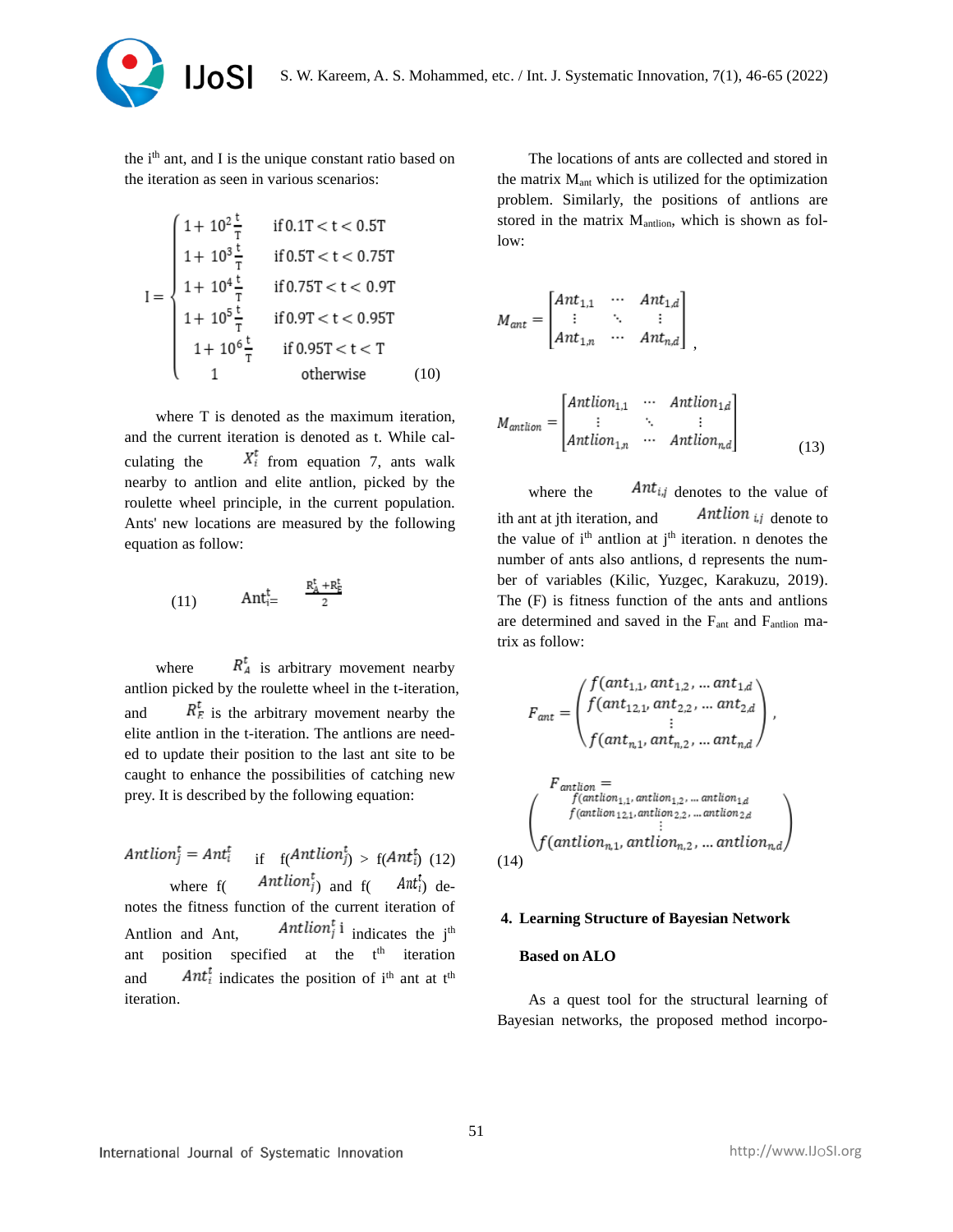

rates the Antlion Optimization (ALO) technique. For the measurement of the Bayesian network structure, the BDe metric is used as a score function. The ALO algorithm is essentially an iterated process consisting of a population of entities where a possible location in a given space is encoded by any antlion. The search area is known to be the space. In nature, the ALO algorithm simulates the chase process of antlions. By walking around a roundabout path and driving the sand with a wide jaw, antlion larvae generate a conical hole in the ground. The larvae shelter below the bottom of the cone after drilling the trap and readily anticipate their insect to pass through the hole as seen in Figure 1. It is removed and degraded as the prey is captured. When an ant approaches the cone, the antlion throws sand over the ant to slide it to the bottom of the hole. The antlion then raises the distance for the next catch. The ALO algorithm is defined as a function of three rows that converge as follows with the global optimum of optimization issues: ALO (A; B; C), where A is a function that produces arbitrary initial solutions, B, when reaching the ultimate norm, treats the first set given by function A and C. The antlion and ant are randomly generated in the ALO algorithm. The location of each ant relative to the antlion chosen by the roulette wheel operator and elite is changed at each iteration. The threshold for site changes is specified first about the current number of iterations. Then, by two random rounds of chosen ants and elites, the revised site is implemented. If all the ants walk randomly, a fitness function is used to estimate them. If any of the ants are more desirable than any other ant, their locations in the next iteration are intended to be new sites for the ants.

The best antlion is connected to the best antlion generated during optimization (elite) and is, if necessary, substituted. Such steps are iterative before false returns.



**Fig. 1.** the hunting process and behavior of antlion. (Anas Atef Amaireh, Asem Alzoubi, Nihad I Dib, 2017).

For each possible DAG, the Bayesian network solution region is generated for structure learning. For a given problem in the search space, the ants in the ALO algorithm represent the potential random solutions and the Antlions drill holes in the ground to trap and eat ants. An antlion's hunting capacity is encoded in the objective feature and is optimized based on the relationship between ants and antlions. When modeling the optimization problem using the essence of the hunting activity of antlions, there are several laws to consider. A potential solution that represents a DAG having empty arcs is initiated by any antlion within the swarm. The exploration area for the roughly near-optimal or optimal solution, known as the BDe score, is later analyzed by an antlion. Equation (4) is used as the target function of the optimization to determine the BDe score. The goal of the exploration is to obtain a greater BDe score for the structure of the network. The initial solutions are created by iterative operations and the search space boundary is chosen. The arcs are appended one after another, beginning with a null graph (G0), given they are not included in the current graph solution. The append operation is done only if the new solution's score function is greater than the current score and the new solution also meets the DAG constraint. This approach proceeds until the sum of the arcs equals the amount specified in advance. The solution begins to allocate a population for each operator in the model and chooses the solution with a higher score function. According to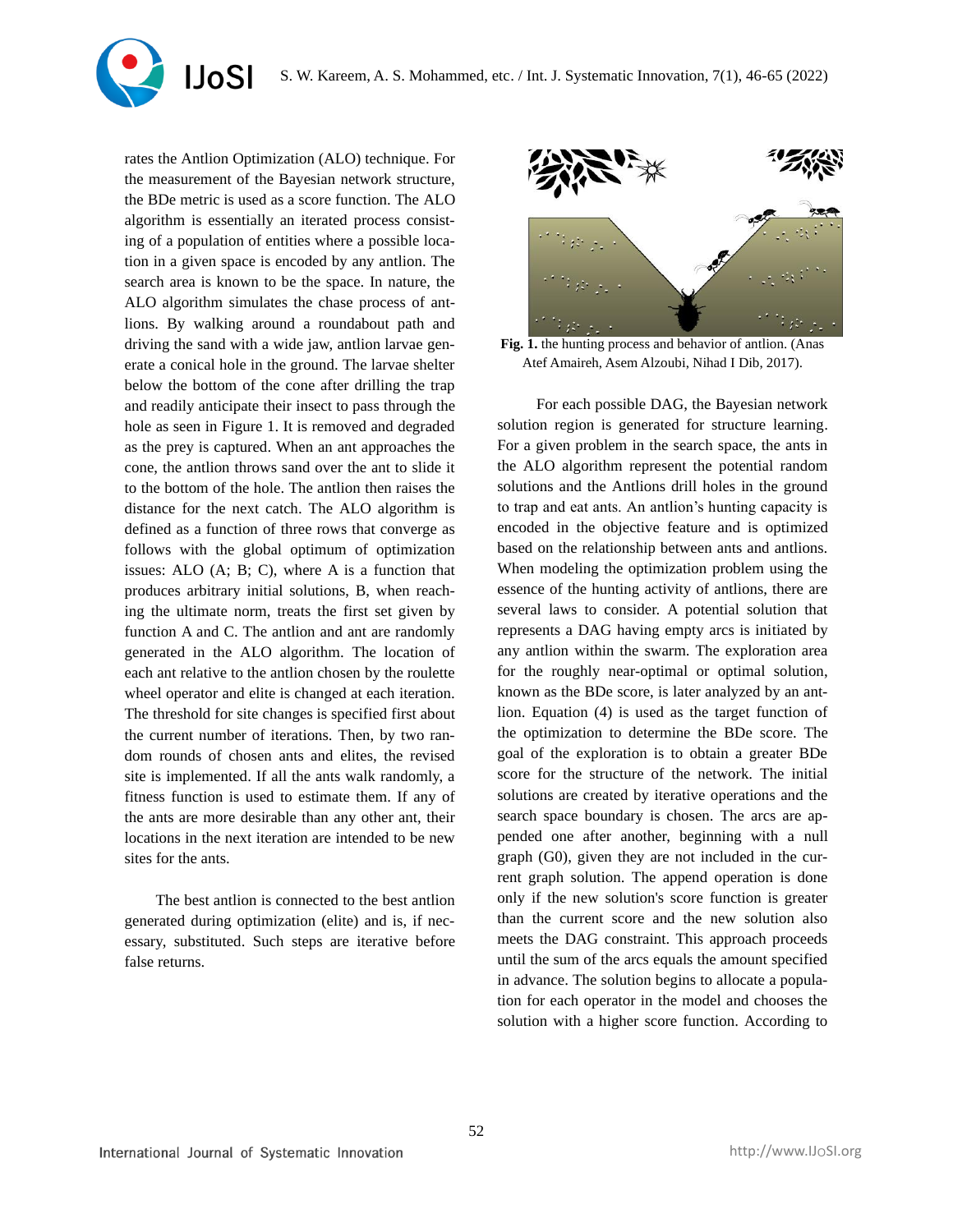

the chosen operator, Antlion continues until the method has completed a sufficient number of iterations or no longer raises the BDe score. In local optimization, the processes usually involve four different operations: Elimination, Extension, Reversion, and Movement, as seen in Figure 2. Within this domain, the first three are basic operations, requiring only replacing an individual edge from a rival solution every time. This causes a relatively small region near the solution to be used. On the other hand, the existing edges modify the collection of parents for any movement process, which will allow a moderately significant change for the current solution. Therefore, if, after applying basic operators, the solution is not modified, the moving operator will boost it. Walking is the key force in local optimization using the preferred operation, which expands more as an antlion reaches the desired solution.

Walking directions, the turn of different local optimization operators, is becoming more widespread as an antlion constantly travels from a solution to a stronger one by experimentation. An antlion G0, which represents a DAG with arcs, attempts reversion, movement, extension, and deletion as seen in Figure 2, and reaches new G1, G2, G3, and G4 solutions, respectively. It will pick, thinking the best score is in G3, and it will begin to explore a similar method to get  $G+3$  as the new solution. If G+3's BDe score is greater than that of G+1, the subsequent operator will continue to perform. Until the BDe score stabilizes, the operations can repeat, or the iteration loop completes the limit. The antlion chooses Elimination, Extension, Movement and Reversion among the directions in the entire process. The ALO algorithm pseudocode is seen in figure 3.



**Fig. 2.** Hunting searching steps for ALO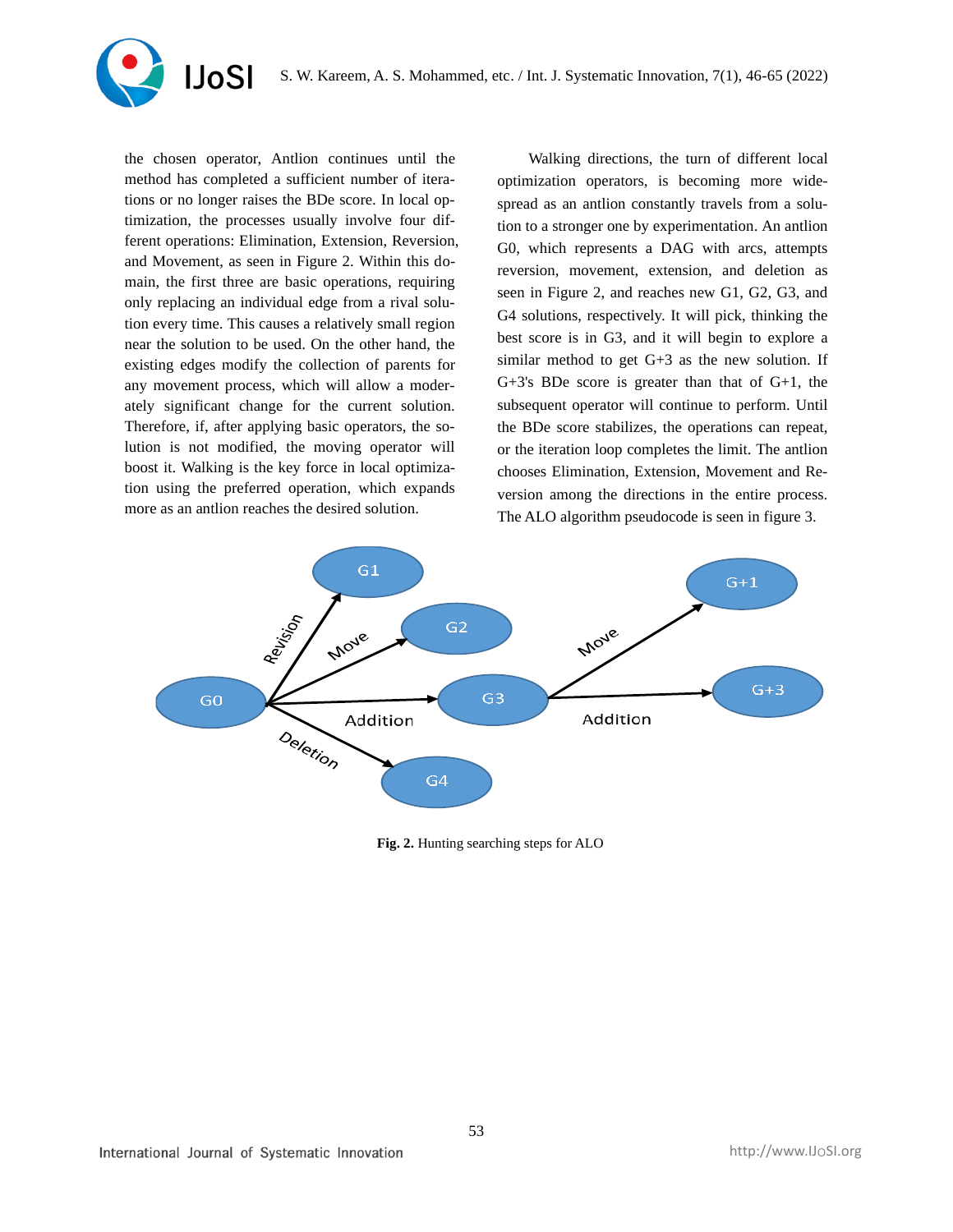



**Fig. 3**. ALO Algorithm for Bayesian network structure learning

### **5. Experimental Evaluation**

A common validation methodology is used to test the algorithm efficiency of ALO by using probabilistic datasets derived from famous Bayesian network benchmarks. A PC with the following properties is used in the experiment platform: Core i3, 2.1GHz Clock, 4 GB RAM, Ubuntu 14.04 operating system and uses Java to execute the algorithm. In multiple static datasets, the authors investigated the properties of the proposed algorithm, including; Andes (500 instance, 338 arcs, and 223 variables), Lucap02 (10000 instance, and 143 variables), win95pts (574 instance, 112 arcs, and 76 variables), Hepar (350 instance, 123 arcs, and 70 variables), Hailfinder (2656 instance , 66 arcs, and 56 variable),

Alarm (10000 instance, 46 arcs, and 37 variables), Soybean (307 instance and 35 variables), Hepatitis(137 instance and 35 variables), Static Banjo (320 instance and 33 variables), Water (10083 instance, 66 arcs, and 32 variables), Epigenetics (72228 instance and 30 variable), Insurance (3000 instance, 52 arcs, and 27 variables), Sensors(5456 instance and 25 variables), Mushroom (1000 instance and 23 variables), Parkinsons (195 instance and 23 variables), Heart(267 instance and 22 variables), Imports(205 instance and 22 variables), Child (230 instance, 25 arcs, and 20 variables), Letter (20000 instance and 17 variables), Adult (30162 instance and 16 variables), Lucas01(10000 instance and 10 variables),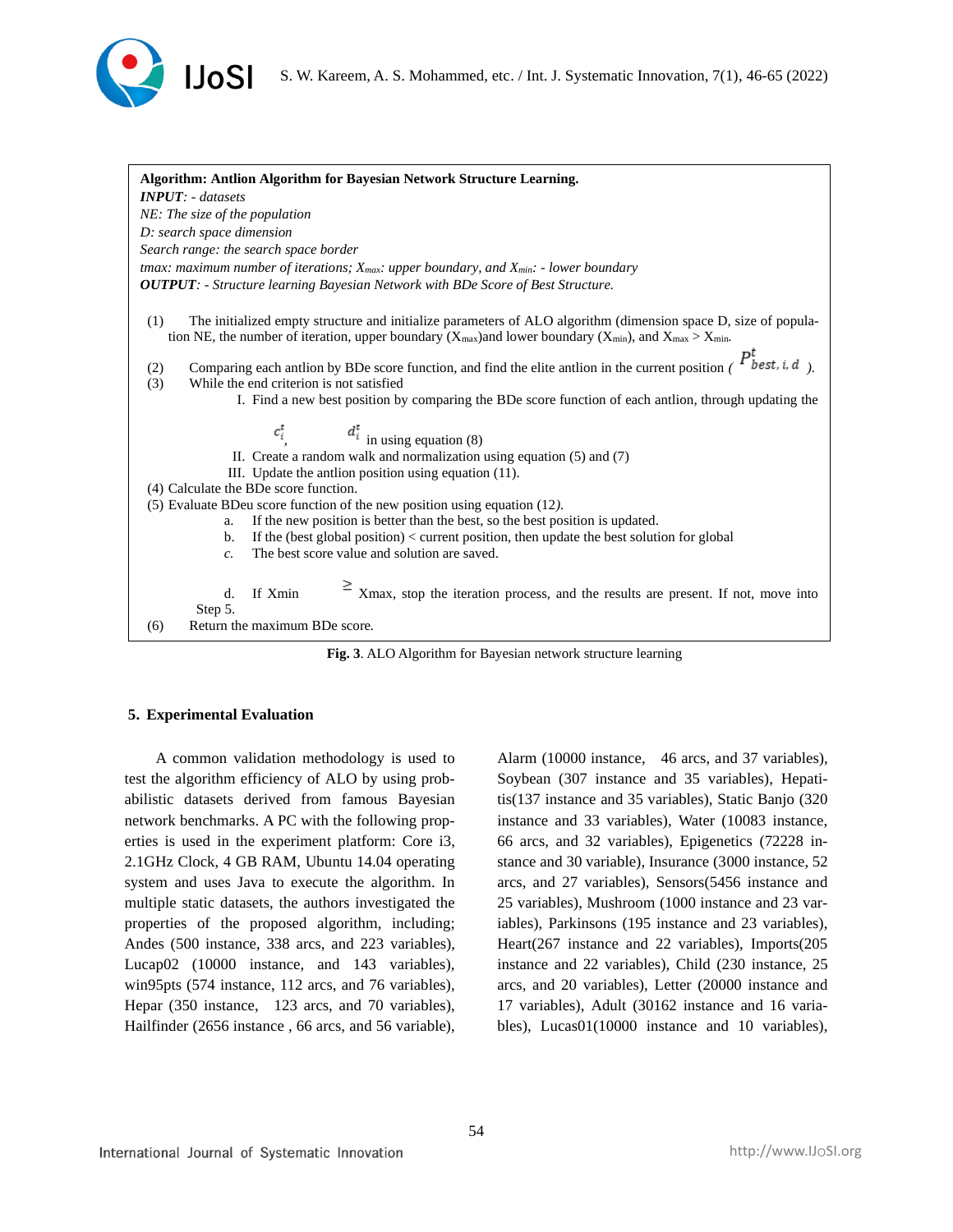

WDBC (1000 instance and 9 variables), and Asia (3000 instance, 8 arcs, and 8 variables) (Kareem and Okur, 2019). This study is based on the stationary data presumption in the present form, and stationery sets are the learning datasets that we considered. It is a difficult job to apply the ALO algorithm to sensor data sets or other kinds of online stream data sets and should be tried after testing its output over stationary data sets. It is a difficult job to apply the ALO algorithm to sensor data sets or other kinds of online stream data sets and should be tried after testing its output over stationary data sets. Pigeon Inspired Optimization (PIO) (Kareem and Okur, 2019). Hybrid Simulated Annealing with Bee (BSA) (Kareem and Okur, 2017), Simulated Annealing, Hybrid Greedy with Bee (BGS) (Kareem and Okur, 2018), and Greedy Search methods are correlated with the performance of ALO by using the respective data set metrics. Both algorithms under the same conditions were tested by the authors. Global and Local searches are added to the datasets after specifying the parameters of the ALO algorithm. Population size  $N=50$  and tmax = 10000 are both fixed parameters of ALO optimization for each event. The simulated annealing algorithm parameters are as follows: re-annealing temperature  $= 500$ , cooling factor =  $0.8$ , original temperature = 1000. Greedy quest parameters are as follows: recommended maximum networks before reboot  $= 5000$ , suggested

minimum networks before reboot  $=$  3000, reboot by random network = yes, recommended minimum networks after maximum score = 1000 maximum parent count for operations Reboot  $= 5$ . Pigeon parameters are the search space dimension  $(D=20)$ , the number of pigeons (NP=300), the maximum number of iterations for the map and compass operation (Nc1max=5000), the map and compass factor (P=0.3), and the maximum number of iterations for the landmark operation (Nc2max=10000). The Bee algorithm parameters are: Number of Scout Bees n= 200, Number of repetitions of algorithm steps imax= 10000, Number of best site e out of m chosen site= 7, Number of Sites m out of n visited sites= 30, Number of Bees needed for best e site n2= 90, Initial size of patches ngh including randomly chosen site= 200, Number of Bees needed for the other site (m-e) (n1)  $= 30$ . Three separate execution times have been applied by the algorithms: 60, 5, and 2 minutes.

In the data sets and time values listed, the results in Table 1,2,3 indicate the score for each algorithm. It can be observed from these tables that the approach suggested yields better score values for all conditions than the default Greedy Search, and Simulated Annealing Algorithms.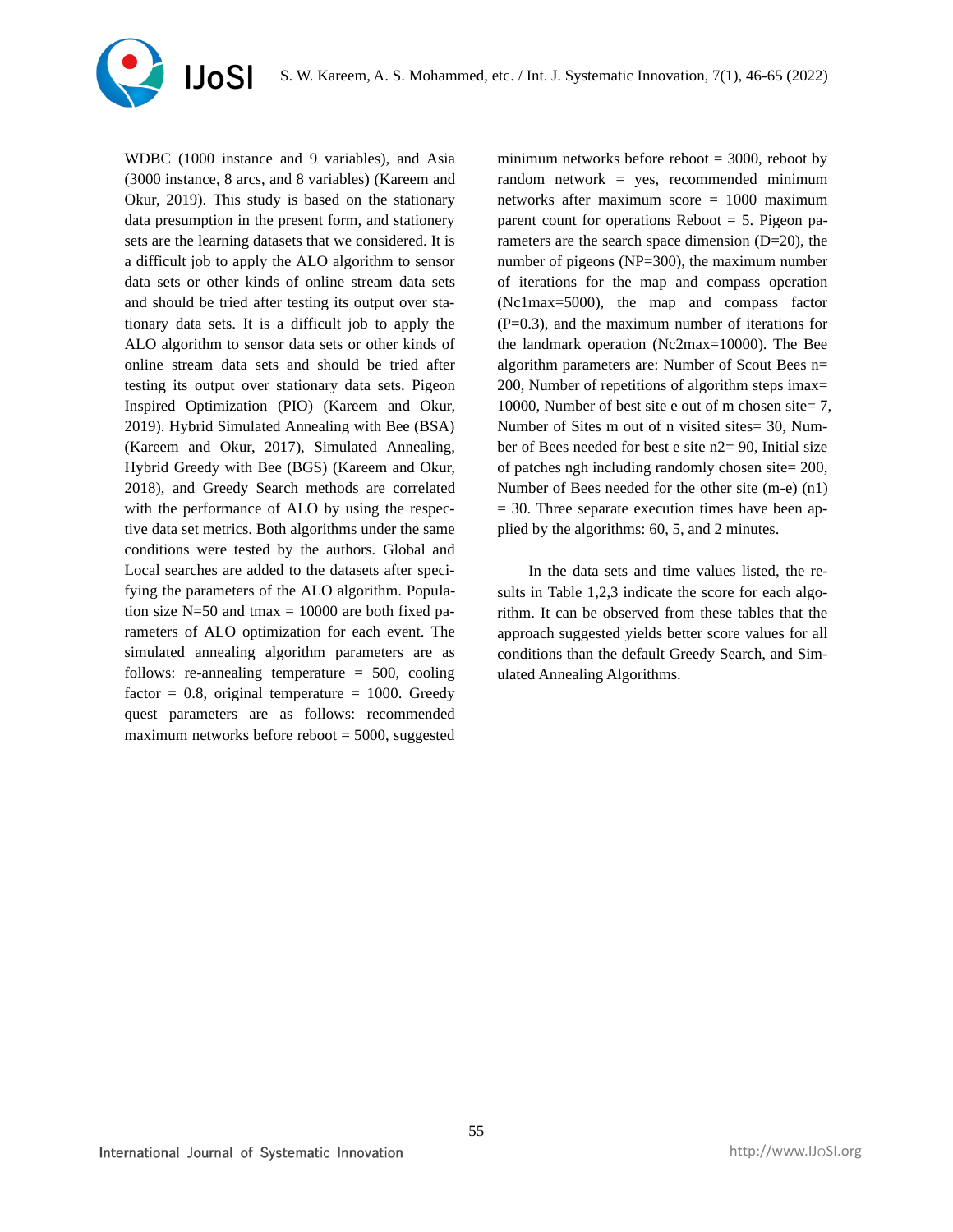

|                | 2 Minutes  |            |                                      |                                                         |               |                                  |  |  |
|----------------|------------|------------|--------------------------------------|---------------------------------------------------------|---------------|----------------------------------|--|--|
| <b>Dataset</b> | <b>ALO</b> | <b>PIO</b> | <b>Simulated</b><br><b>Annealing</b> | <b>Hybrid Bee</b><br>with Simulated<br><b>Annealing</b> | <b>Greedy</b> | <b>Hybrid Bee</b><br>with Greedy |  |  |
| Asia           | $-55049.9$ | $-55269.5$ | $-56340.3$                           | $-56158.6$                                              | $-56340.3$    | $-56258.7$                       |  |  |
| <b>WDBC</b>    | $-6658.43$ | $-6666.04$ | $-6682.72$                           | $-6675.42$                                              | $-8089.41$    | $-8080.83$                       |  |  |
| lucas01        | $-11863.1$ | $-11860$   | $-12243.2$                           | $-12235.3$                                              | $-13890.9$    | $-13795.3$                       |  |  |
| Adult          | $-207805$  | $-207809$  | $-211678$                            | $-211670$                                               | $-211844$     | $-211850$                        |  |  |
| Letter         | $-175185$  | $-175200$  | $-178562$                            | $-178550$                                               | $-184307$     | $-184205$                        |  |  |
| Child          | $-62364$   | $-62362$   | $-62343.7$                           | $-62341.8$                                              | $-63336.6$    | $-63325.2$                       |  |  |
| Heart          | $-2424.49$ | $-2423.8$  | $-2432.19$                           | $-2423.8$                                               | $-2576.93$    | $-2570.56$                       |  |  |
| Imports        | $-1811.99$ | $-1811.99$ | $-1828.91$                           | $-1820.26$                                              | $-1994.15$    | $-1982.59$                       |  |  |
| spect.heart    | $-2141.05$ | $-2142.5$  | $-2141.47$                           | $-2141.23$                                              | $-2144.65$    | $-2144.2$                        |  |  |
| Parkinson's    | $-1488.52$ | $-1598.91$ | $-1601.3$                            | $-1600.92$                                              | $-1732.76$    | $-1715.57$                       |  |  |
| Mushroom       | $-3162.28$ | $-3372.51$ | $-3375.31$                           | $-3374.18$                                              | $-3745.46$    | $-3745.46$                       |  |  |
| Sensors        | $-60341.9$ | $-60343.3$ | $-60710.5$                           | $-60508.7$                                              | $-69200.3$    | $-68962.5$                       |  |  |
| insurance      | $-13896.4$ | -138997    | $-13872.3$                           | $-13870.6$                                              | $-13904.6$    | $-13904$                         |  |  |
| Epigenetics    | $-176641$  | $-176657$  | $-179910$                            | $-179906$                                               | $-225346$     | $-225340$                        |  |  |
| Water          | $-11563.4$ | $-13269.5$ | $-13290.8$                           | $-13262.6$                                              | $-14619.1$    | $-13262.8$                       |  |  |
| static. Data   | $-8427.12$ | $-8425.72$ | $-8451.5$                            | $-8449.49$                                              | $-8585.21$    | $-8570.26$                       |  |  |
| Hepatitis      | $-1326.58$ | $-1327.73$ | $-1330.47$                           | $-1329.97$                                              | $-1350.16$    | $-1346.5$                        |  |  |
| soybean        | $-2870.3$  | $-2870.2$  | $-2870.85$                           | $-2859.13$                                              | $-3021.41$    | $-3025.82$                       |  |  |
| Alarm          | $-105155$  | $-105150$  | $-104927$                            | $-104927$                                               | $-105972$     | $-105552$                        |  |  |
| Hail finder    | $-75592.4$ | $-89521.6$ | $-148193$                            | $-148180$                                               | $-153602$     | $-152038$                        |  |  |
| Hepar          | $-160095$  | $-160095$  | $-161086$                            | $-161050$                                               | $-169497$     | $-161051$                        |  |  |
| win95pts       | $-46772.8$ | $-46779.5$ | $-47085.1$                           | $-47032.4$                                              | $-83749.3$    | $-83650.8$                       |  |  |
| Lucap2         | -112982    | $-186368$  | $-112261$                            | $-111413$                                               | $-151215$     | $-151243$                        |  |  |
| Andes          | -498180    | $-613197$  | $-497353$                            | $-477461$                                               | $-591871$     | -589927                          |  |  |

# **Table 1.** The ALO, Simulated Annealing, PIO, Hybrid Bee with Simulated Annealing, Hybrid Bee with Greedy, and Greedy Score function in 2 minutes Execution time.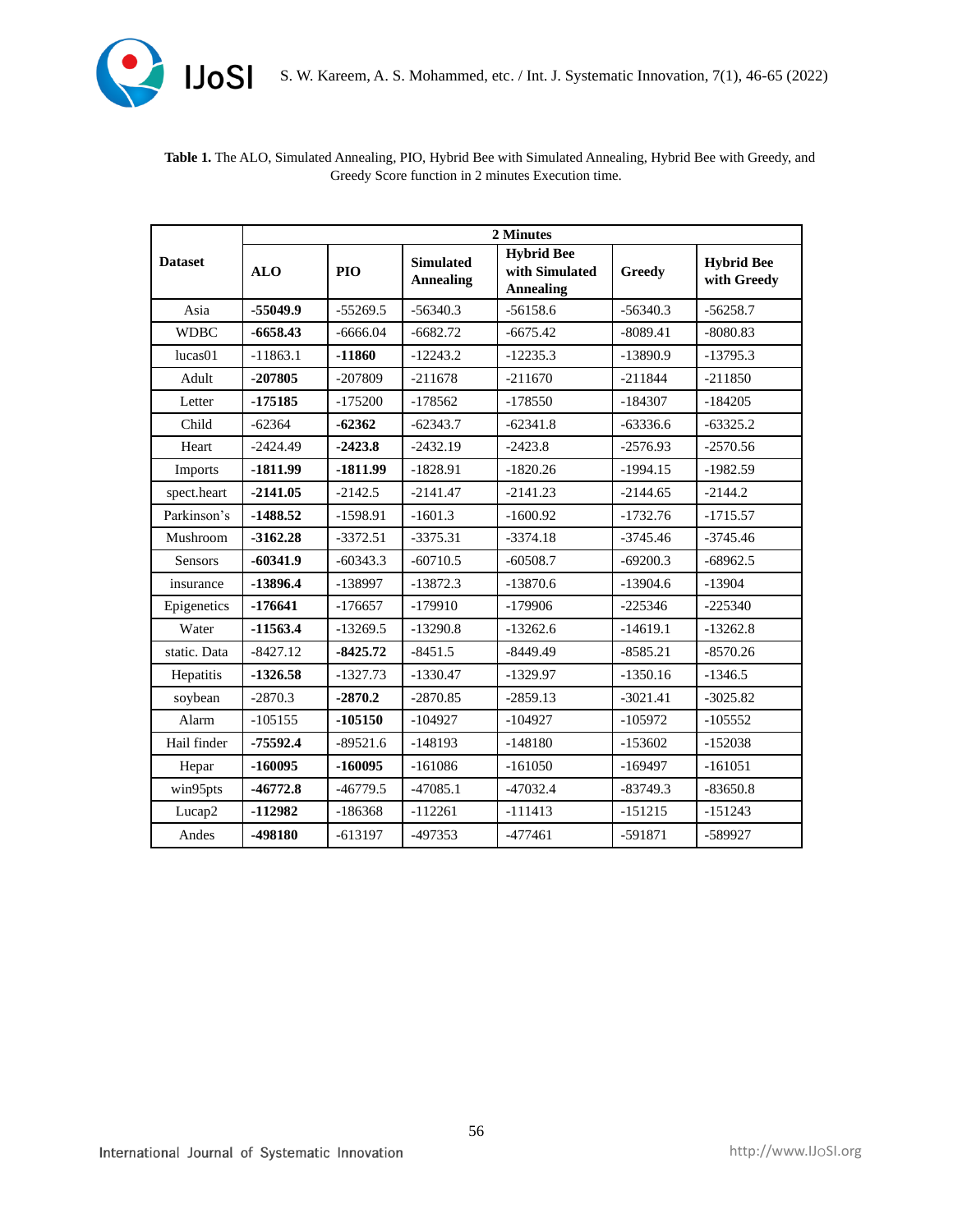

|              | 5 Minutes  |            |                                      |                                                                             |               |                                     |  |  |
|--------------|------------|------------|--------------------------------------|-----------------------------------------------------------------------------|---------------|-------------------------------------|--|--|
| ataset       | <b>ALO</b> | PIO        | <b>Simulated</b><br><b>Annealing</b> | <b>Hybrid</b><br><b>Bee</b><br>with<br><b>Simulated</b><br><b>Annealing</b> | <b>Greedy</b> | Hybrid<br>Bee with<br><b>Greedy</b> |  |  |
| Asia         | $-55157.2$ | $-55852.6$ | $-56340.3$                           | $-56218.5$                                                                  | $-56340.3$    | $-56320.9$                          |  |  |
| <b>WDBC</b>  | $-6662.24$ | $-6666.04$ | $-6682.72$                           | $-6675.52$                                                                  | $-7954.65$    | $-75236.7$                          |  |  |
| lucas01      | $-11512.5$ | $-11892.5$ | $-12243.2$                           | $-12229.7$                                                                  | $-12243.2$    | $-12230.4$                          |  |  |
| Adult        | $-207328$  | $-207809$  | $-211678$                            | $-211664$                                                                   | $-211781$     | $-211756$                           |  |  |
| Letter       | $-175200$  | $-175200$  | $-178562$                            | $-178523$                                                                   | $-184916$     | $-182584$                           |  |  |
| Child        | $-62363.8$ | $-62369.2$ | $-62343.7$                           | $-62140.7$                                                                  | $-63799.4$    | $-63235$                            |  |  |
| Heart        | $-2424.81$ | $-2423.8$  | $-2423.8$                            | $-2423.8$                                                                   | $-2560.43$    | $-2545.2$                           |  |  |
| Imports      | $-1811.99$ | $-1811.99$ | $-1828.91$                           | $-1824.3$                                                                   | $-2012.21$    | $-1950.3$                           |  |  |
| spect.heart  | $-2129.27$ | $-2132.82$ | $-2143.73$                           | $-2140.85$                                                                  | $-2142.89$    | $-2141.25$                          |  |  |
| Parkinson's  | $-1441.27$ | $-1598.91$ | $-1601.3$                            | $-1600.58$                                                                  | $-1721.16$    | $-1701$                             |  |  |
| Mushroom     | $-3162.45$ | $-3372.51$ | $-3375.31$                           | $-3375.51$                                                                  | $-3709.7$     | $-3625.4$                           |  |  |
| Sensors      | $-60343.3$ | $-60343.3$ | $-60710.5$                           | $-60642.2$                                                                  | $-69150$      | $-66250$                            |  |  |
| insurance    | 13895.11   | $-13895.1$ | $-13872.3$                           | $-13842.7$                                                                  | $-13904.6$    | $-13892.3$                          |  |  |
| Epigenetics  | $-176637$  | $-176657$  | $-179300$                            | $-179296$                                                                   | $-224172$     | $-224162$                           |  |  |
| Water        | $-11564.4$ | $-13269.5$ | $-13290.8$                           | $-13262.6$                                                                  | $-14644.7$    | $-13264.5$                          |  |  |
| static. Data | $-8414.4$  | $-8425.2$  | $-8449.77$                           | $-8445.41$                                                                  | $-8561.93$    | $-8448.24$                          |  |  |
| Hepatitis    | $-1327.73$ | $-1327.73$ | $-1330.47$                           | $-1328.62$                                                                  | $-1350.16$    | $-1340.3$                           |  |  |
| soybean      | $-2973.3$  | $-2973.3$  | $-2857.82$                           | $-2863.82$                                                                  | $-3011.38$    | $-2991.81$                          |  |  |
| Alarm        | $-105167$  | $-105182$  | $-104927$                            | $-104927$                                                                   | $-106114$     | $-106171$                           |  |  |
| Hail finder  | -75583.9   | $-75698$   | $-148188$                            | $-148179$                                                                   | $-153075$     | $-151863$                           |  |  |
| Hepar        | $-160095$  | $-160095$  | $-161086$                            | $-161049$                                                                   | $-169881$     | $-163375$                           |  |  |
| win95pts     | $-46779.5$ | $-46779.5$ | $-47085.1$                           | $-47023.7$                                                                  | $-83150.7$    | $-75201.5$                          |  |  |
| Lucap2       | $-110425$  | $-175635$  | $-112217$                            | $-110834$                                                                   | $-152092$     | $-151913$                           |  |  |
| Andes        | -48572     | $-613180$  | -489796                              | -480065                                                                     | -588503       | $-584605$                           |  |  |

| <b>Table 2.</b> The ALO, Simulated Annealing, PIO, Hybrid Bee with Simulated Annealing, Hybrid Bee with |
|---------------------------------------------------------------------------------------------------------|
| Greedy, and Greedy Score function in 5 minutes Execution time.                                          |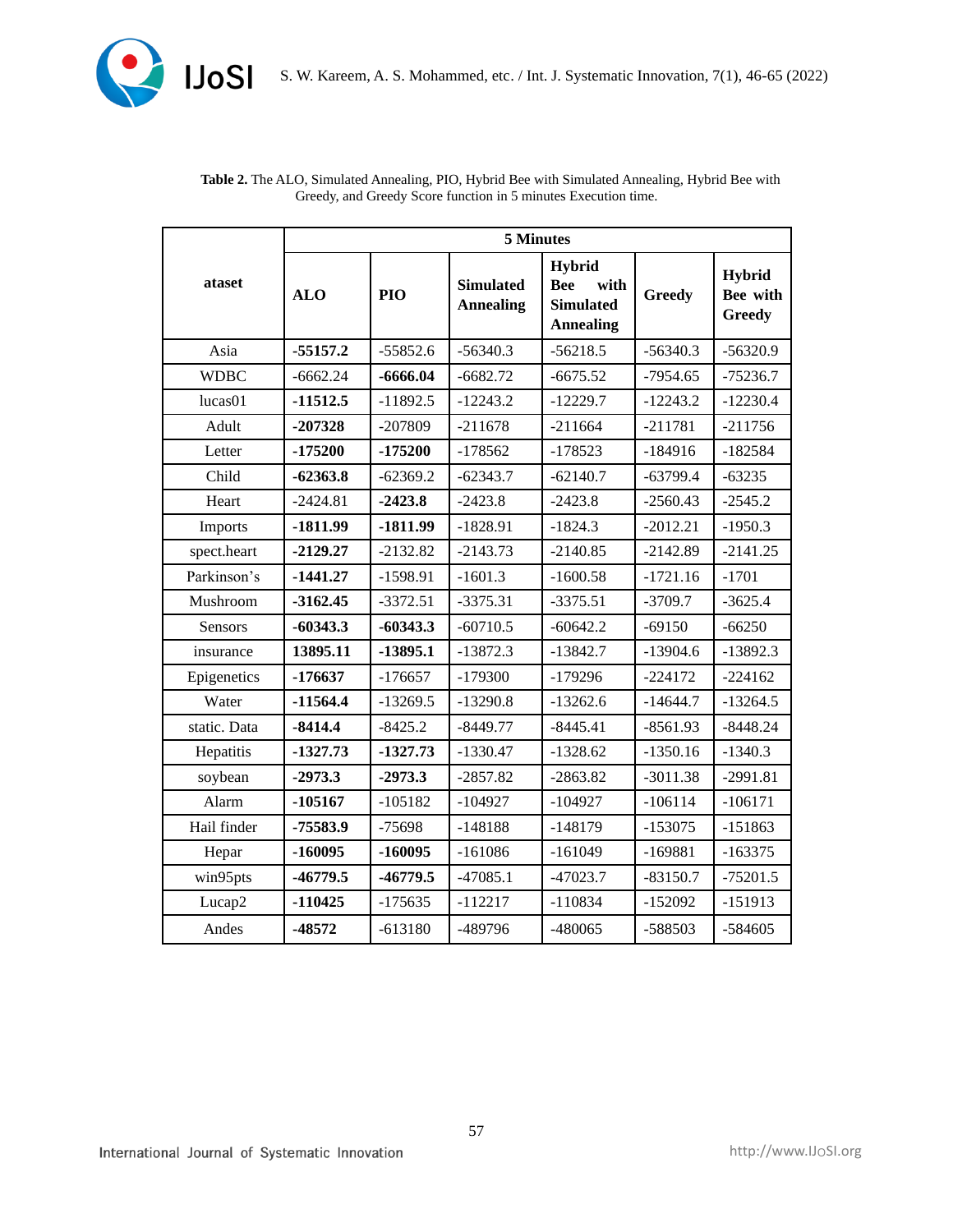

|                | <b>60 Minutes</b> |            |                  |                   |               |                   |  |  |
|----------------|-------------------|------------|------------------|-------------------|---------------|-------------------|--|--|
|                | <b>ALO</b>        | PIO        | <b>Simulated</b> | <b>Hybrid Bee</b> | <b>Greedy</b> | <b>Hybrid Bee</b> |  |  |
| <b>Dataset</b> |                   |            | <b>Annealing</b> | with Simu-        |               | with              |  |  |
|                |                   |            |                  | lated<br>An-      |               | <b>Greedy</b>     |  |  |
|                |                   |            |                  | nealing           |               |                   |  |  |
| Asia           | -30584            | $-30850$   | $-56340.3$       | $-56340$          | $-56340.3$    | $-56340$          |  |  |
| <b>WDBC</b>    | $-6662.25$        | $-6666$    | $-6682.72$       | $-6679.63$        | $-7841.35$    | $-7752.35$        |  |  |
| lucas01        | $-11213.8$        | 12115.38   | $-12243.2$       | $-12212.9$        | $-12243.2$    | $-12236.4$        |  |  |
| Adult          | $-207457$         | $-207809$  | $-211678$        | $-211664$         | $-211762$     | $-211739$         |  |  |
| Letter         | -175200           | $-175200$  | $-178562$        | $-178510$         | $-184118$     | $-182269$         |  |  |
| Child          | $-62245.7$        | $-62275.2$ | $-62343.7$       | $-62312.4$        | $-63799.4$    | $-63756.9$        |  |  |
| Heart          | $-2422.57$        | $-2423.8$  | $-2432.19$       | $-2423.8$         | $-2527.44$    | $-2522395$        |  |  |
| Imports        | $-1811.25$        | $-1812$    | $-1828.91$       | $-1824.3$         | $-1995.76$    | $-1950.2$         |  |  |
| spect.heart    | $-2130.87$        | $-2135.4$  | $-2144.13$       | $-2144.1$         | $-2142.24$    | $-2142.24$        |  |  |
| Parkinson's    | $-1442.87$        | $-1598.9$  | $-1601.3$        | $-1695.25$        | $-1700.36$    | $-1693.58$        |  |  |
| Mushroom       | $-3019.91$        | $-3372.5$  | $-3375.31$       | $-3374.57$        | $-3588.69$    | $-3524.83$        |  |  |
| <b>Sensors</b> | $-60343.3$        | $-60343$   | $-60710.5$       | $-60612.5$        | $-68364$      | $-67825$          |  |  |
| insurance      | $-13912.7$        | $-13950$   | $-13872.3$       | $-13850.6$        | $-13904.6$    | $-1385.62$        |  |  |
| Epigenetics    | $-176642$         | $-176657$  | $-179300$        | -179296           | $-217246$     | $-217212$         |  |  |
| Water          | $-11812.7$        | $-13270$   | $-13290.8$       | $-13262.2$        | $-14272$      | $-13262$          |  |  |
| static. Data   | $-8325.27$        | $-8368.4$  | $-8445.36$       | $-8552.37$        | $-8556.7$     | $-8552.4$         |  |  |
| Hepatitis      | $-1327.7$         | $-1327.7$  | $-1330.47$       | $-1328.62$        | $-1350.16$    | $-1346.52$        |  |  |
| soybean        | $-2973.3$         | $-2973.3$  | $-2973.83$       | $-2992.99$        | $-3012.72$    | $-2993$           |  |  |
| Alarm          | -104884           | $-104915$  | $-104927$        | $-105271$         | $-105377$     | $-105271$         |  |  |
| Hail finder    | $-75852.4$        | $-78293$   | $-148183$        | $-151773$         | $-152299$     | $-151773$         |  |  |
| Hepar          | $-160095$         | $-160095$  | $-161086$        | $-163231$         | $-168871$     | $-163231$         |  |  |
| win95pts       | -46780            | $-46780$   | $-47085.1$       | $-470016$         | $-83150.7$    | $-80253.4$        |  |  |
| Lucap2         | -105289           | $-105621$  | $-111275$        | $-151160$         | $-150938$     | $-151160$         |  |  |
| Andes          | $-469254$         | $-469342$  | $-480491$        | $-480253$         | $-586760$     | -587098           |  |  |

## **Table 3.** The ALO, Simulated Annealing, PIO, Hybrid Bee with Simulated Annealing, Hybrid Bee with Greedy, and Greedy Score function in 60 minutes Execution time.

This means that with the minimal time needed, the ALO finds the best score. Another achievement of ALO optimization is observed for various values of population and the highest repetition quantity of the algorithm. The value of population and highest iteration number chosen of these sets {50, 75, 100, 1000, 2000, 3000, 4000, 5000}, respectively. It is observed that the score function is completely satisfying for all datasets. Furthermore, for some datasets,

increment in the highest repetition number has less effect on score fitness. Nevertheless, if increase the population number, the score function weakens considerably. But, the increase in population and the repetition amount will reach to larger computational time. The confusion matrix is often used to measure the success of structure discovery. Using existing network architectures, each algorithm and data set may be assigned a confusion matrix value. It is the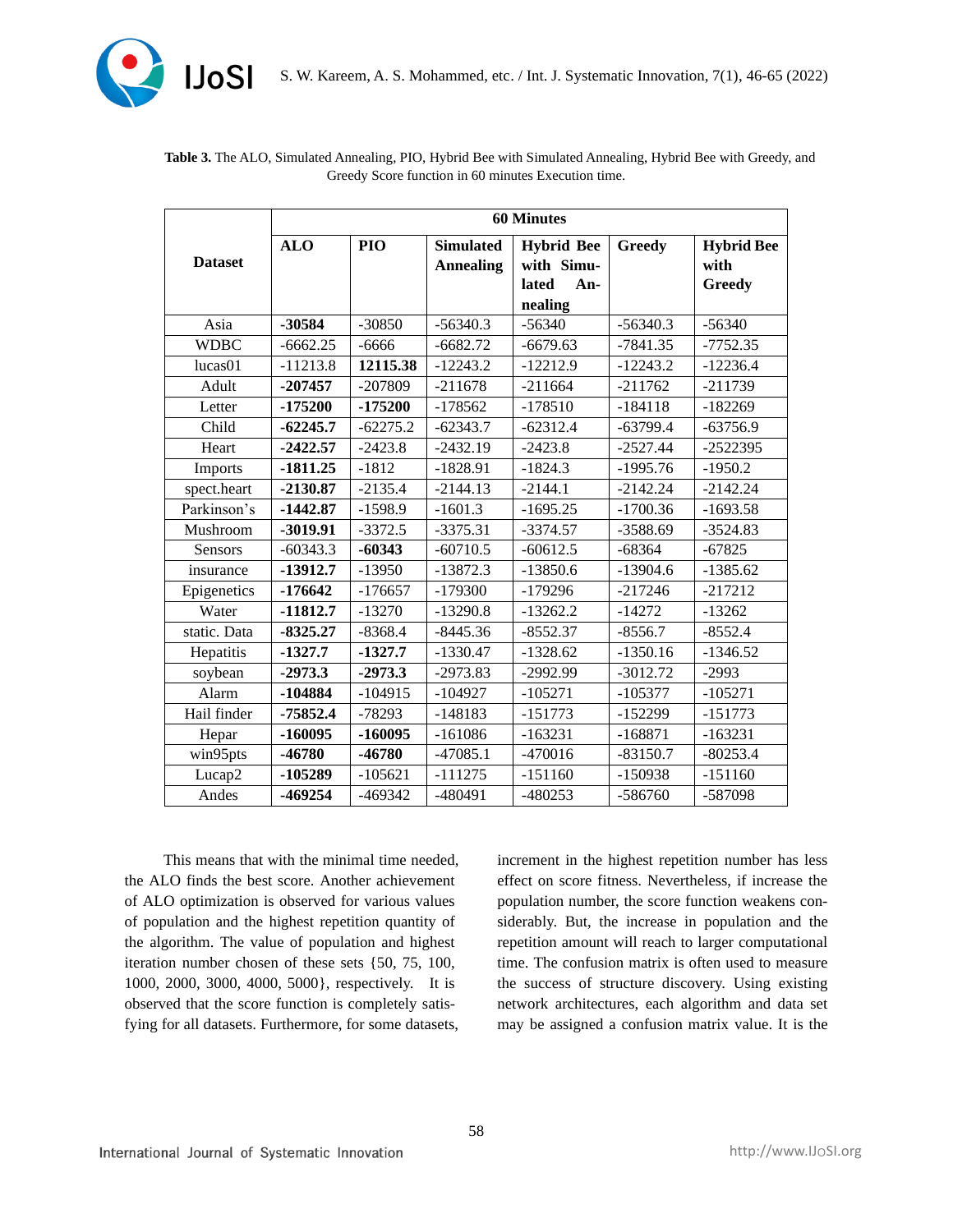

goal of this study to make a direct comparison between an existing network's structure and the one being constructed. To generate the confusion matrix, we first require a collection of predicted networks that can be compared with the real network. There are rows for the actual classes and columns for the expected classes in a confusion matrix. We need to construct the confusion matrix for each data set and its known network structure to verify the effectiveness of structure discovery.

The confusion matrix was being measured with each data set and its identified network structure to determine the performance of structure discovery. For each network, per algorithm, the metrics TN, TP, FP, and FN, were determined as well as the criteria; AHD, Accuracy (ACC), F1 Score, and Sensitivity (SE), defined as:

$$
AHD = \frac{FN + FP}{TP + TN + FP + FN} \tag{15}
$$

$$
F1Score = \frac{2*TP}{2TP+FP+FN}
$$
 (16)

$$
Accuracy = \frac{TP+TN}{TP+FP+TN+FN} \qquad (17)
$$

$$
Sensitivity = \frac{TP}{TP+FN}
$$
 (18)

The definitions of certain criteria would be as follows: The FN is the arc in the routine, but not in the learning network. FP is the arc that is not in the

normal network within the learning network. In neither the learning network nor the normal network, TN is the arc inside A TP is an arc (vertex or edge) within the learning network in the correct position.

In Figure 4, the sensitivity outcomes for ALO, PIO, Simulated Annealing and Greedy are shown. In the multiple datasets, the suggested strategy yields better values than PIO, Virtual Annealing and Greedy. Similarly, as seen in Figure 5, the suggested approach has high precision values in most datasets relative to the Simulated Annealing and Greedy algorithms. In finding the required structure, the proposed ALO Learning Algorithm performs well. As a consequence, the Iterative ALO algorithm is the best in most datasets from the point of estimation accuracy relative to other algorithms, and the ALO is even greater than the other algorithms from the point of construction times. For success indicators, we used F1 as a measure of the model's precision, in addition to the best score in Bayesian results. To measure the efficiency of the proposed algorithm, the F1- score, Accuracy, and Recall are used. In these cases, accuracy is the number of correctly identified guided edges divided by the number of all the edges in the predicted BN. The Recall is a partition of the number of directed edges identified in the real BN by the number of edges. It is known that the harmonic average of precision and recall is F1. The comparison of ALO is presented in figure 6, Greedy search, and Simulated Annealing. Perfection in these cases may be measured by finding all directed edges in a given BN and dividing it by the number of edges in the predicted BN. The number of directed edges detected divided by the total number of edges in the BN is what is represented by the Recall. Precision and recall, which constantly range between zero and one, make up the F1-score.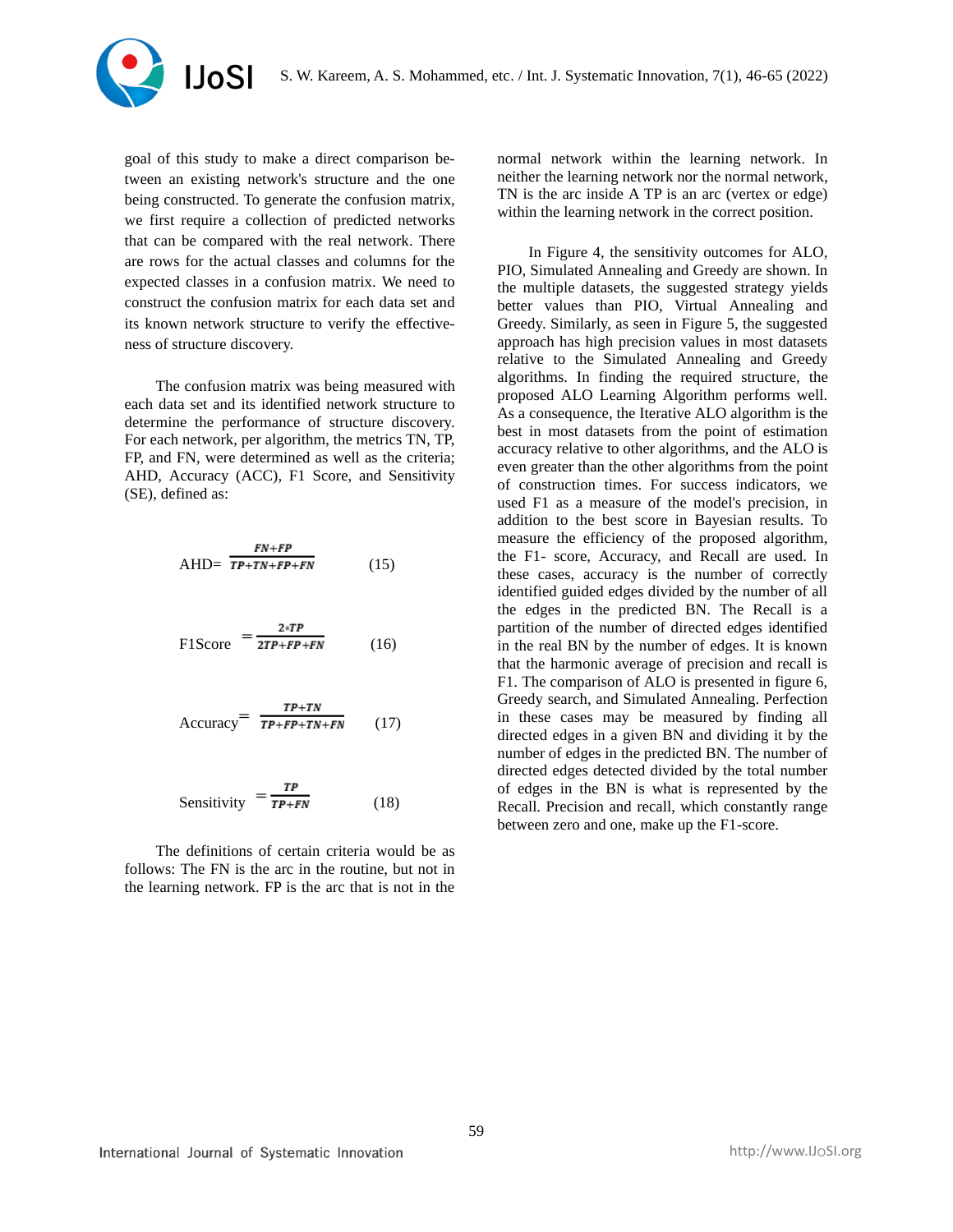



**Fig. 4.** Sensitivity for ALO, PIO, Simulated Annealing, and Greedy.



**Fig. 5.** Accuracy for ALO, PIO, Simulated Annealing Greedy

At 1 an F1 score is at its highest value, while at 0 it is at its lowest. The proposed methods are successful, as seen in Figure 6, than the Greedy search and Simulated Annealing Methods.

In addition, the model's ultimate aim is to provide a convenient representation of the real world, so consistency is a valuable model performance measurement metric.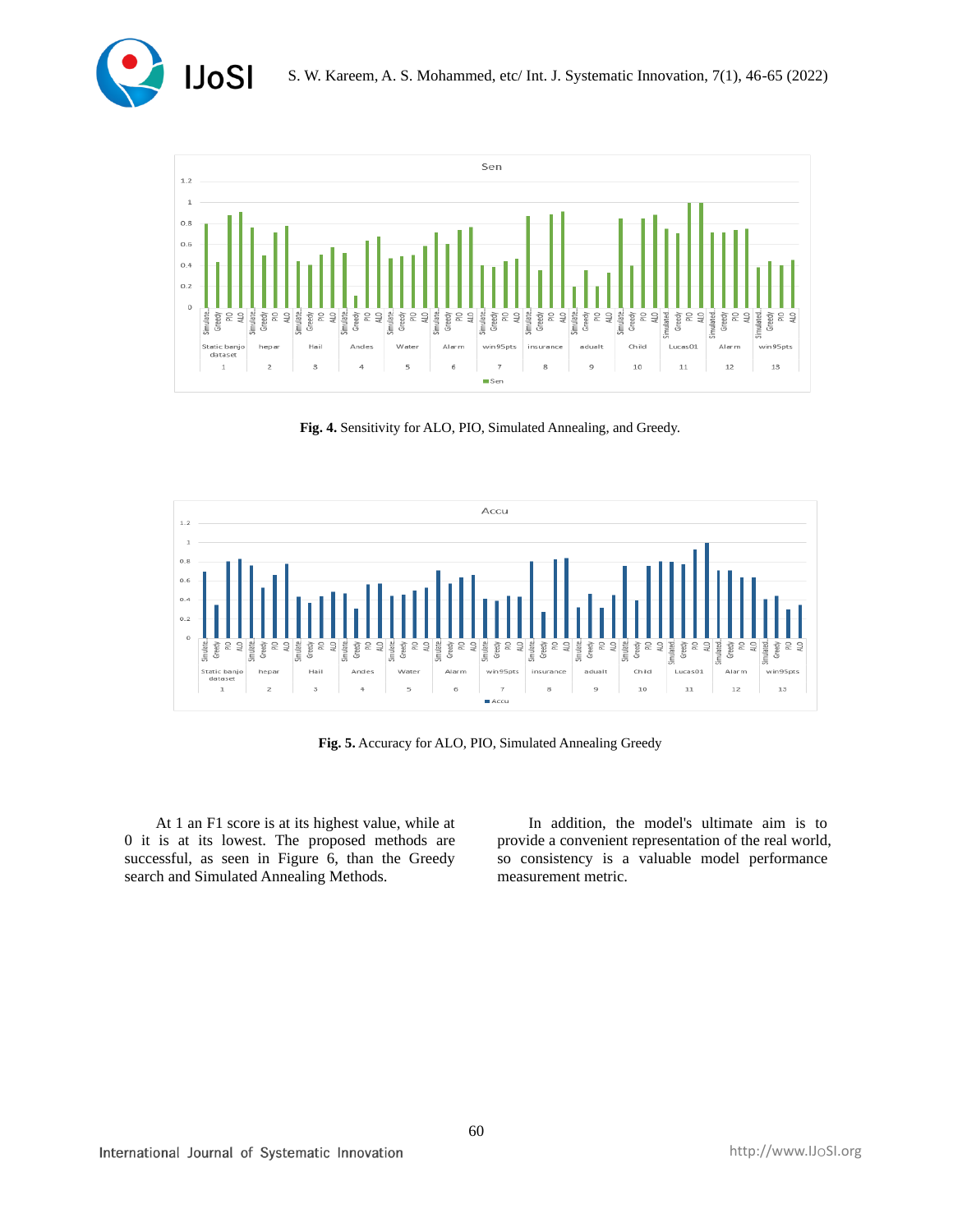



**Fig. 6.** F1\_ Score for ALO, PIO, Simulated Annealing Greedy

The Hamming distances obtained by utilizing the DAG space are always much smaller than those obtained by using the suggested approach. As one of the most often used assessment measures for BN-structured learning, hamming distances fit the structure of students and the real networks, and they are focused exclusively on exploration rather than inference. The findings show that the suggested strategy outperforms the other methods that we've studied in terms of performance. Error correction often makes use of the Hamming distance.

From the Hamming distances, which are often considerably lower than those obtained by using the DAG space, the suggested algorithm is also preferable. Hamming distances are one of the most often used assessment criteria for BN structure learning, and often explicitly fits the learners' configuration and local networks are entirely geared towards discovery rather than inference. For the listed algorithms, Figure 7 shows the Average Hamming Distances. The findings suggest that the approach proposed provides higher output values than the other approaches we have considered



**Fig. 7.** AHD for ALO, PIO, Sim-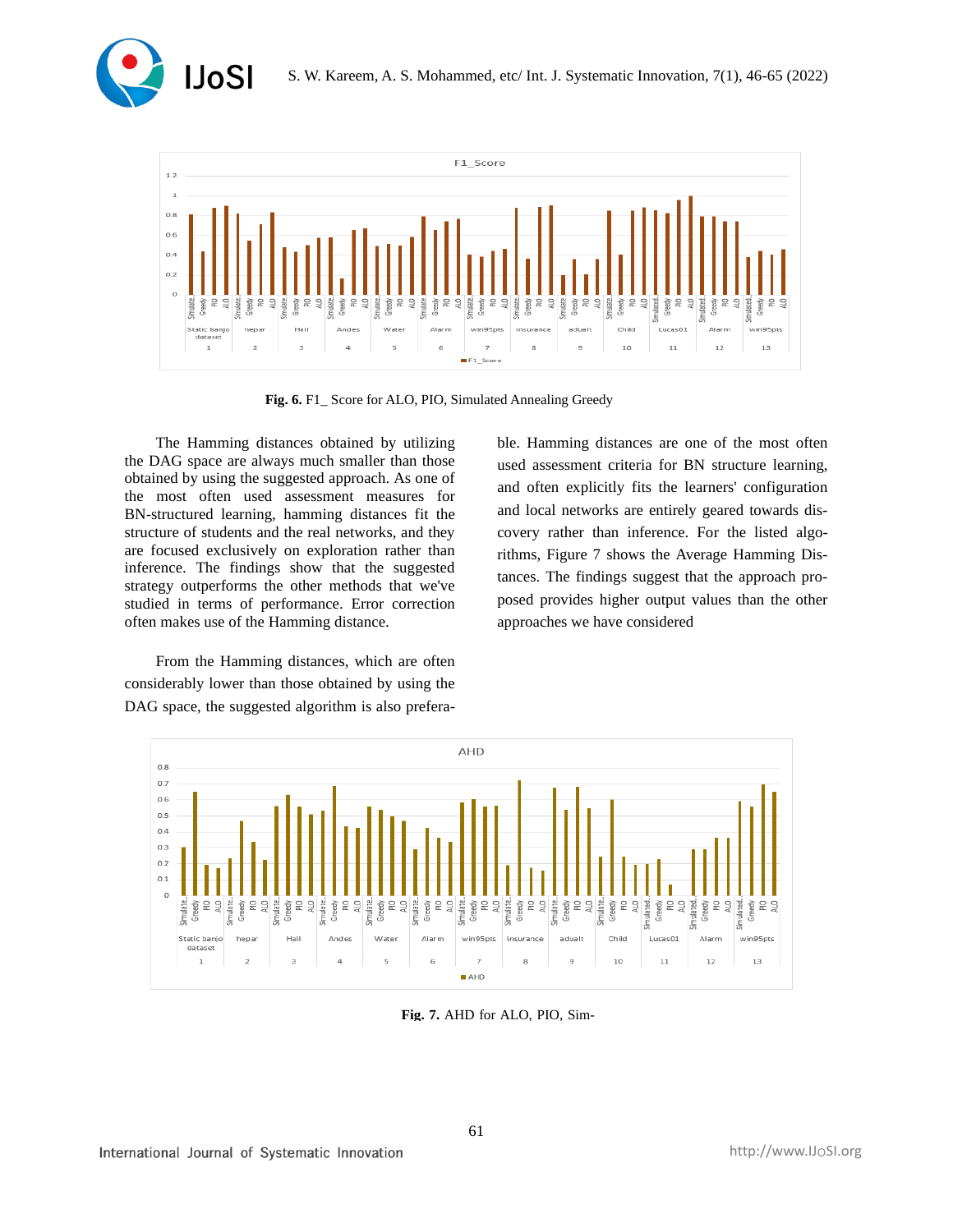S. W. Kareem, A. S. Mohammed, etc/ Int. J. Systematic Innovation, 7(1), 46-65 (2022)



### **6. Conclusion**

The authors concentrated on the learning issue of the Bayesian network structure and introduced the Antlion Motivated Optimization method for Bayesian network structure learning. The score and check strategy is used, using the ALO technique as a search and BDeu as a function of the score. ALO can be defined as a stochastic search method based on antlions' navigational behaviors. ALO is a general method of looking for a separate solution space; it can therefore be modified to accommodate any implementation field. Concentration management in ALO provides the global extremum with improved concentration by allowing the antlion to travel to the shortest available solution space. The suggested approach has a higher search capability, which means that better structure solution can be detected, higher score feature values measured, an excellent approximation to the structure of the network, and the results are correct. Algorithms accelerate global quest and easily contribute to global convergence. We expect to analyze other important ALO characteristics such as: run time analysis, use of energy, overall performance using additional data sets and experimental setups.

### **References**

- Khanteymoori, A., Olyaee, M.H, Abbaszadeh, O, & Valian, M. (2018). A Novel Method for Bayesian Networks Structure Learning Based on Breeding Swarm Algorithm. Soft Computing (9).
- Gandomi, A.H, Yang, X., Marand, S., T., & Alavi, A. H., (2013). Metaheuristic Applications in Structures and Infrastructures. USA: Elsevier.
- Amaireh, A., Alzoubi, A., & Dib, N., I., (2017). Design of Linear Antenna Arrays Using Antlion and Grasshopper Optimization Algorithms. Jordan Conference on Applied Electrical Engineering and Computing Technologies. Jordan: IEEE.
- Campos, L. M. (2006). A Scoring Function for Learning Bayesian Networks Based On Mutual Information and Conditional Independence Tests. Journal of Machine Learning Research (7), 2149-2187.
- Heyuan, Ch. Malonean, B & Wu X., J. (2011). Learning Optimal Bayesian Networks Using A\* Search. NSF Grants IIS-0953723 and EPS-0903787, 21 IJCAI. Barcelona.
- He, Ch., & Gao, X., (2018). Structure Learning of Bayesian Networks Based on The LARS-MMPC Ordering Search Method. Wuhan, China: Chinese Control Conference.
- Yang, C., Junzhong, Ji., Liu, J., & Baocai Yin. (2016). Structural Learning of Bayesian Networks by Bacterial Foraging Optimization. International Journal of Approximate Reasoning, 69.
- Heckerman, D., Geiger, D., & Chickering, D. M. (1995). Learning Bayesian Networks: The Combination of Knowledge and Statistical Data. Machine Learning, 197-243.
- Fast, A. S. (2010). Learning the Structure of Bayesian Networks with Constraint Satisfaction. Massachusetts: Ph.D. Thesis, Department of Computer Science, University of Massachusetts, February 2010.
- [Gadekallu,](https://www.researchgate.net/profile/Thippa-Gadekallu?_sg%5B0%5D=29_ywaUMR6AluqLvdFOG7ApOC4C5McVx5LBVlp9yuGFEXkbWPjU45DH5SjmhKoKw0nlq0hA.jNIx04JVA5MPeiS0wWmlcc0YqQ0GbFqgFZHB_BfkyV1tfX6TdjdlPkReF9IxBM1S08OFHxxvZy1EL1uK9SHiDg&_sg%5B1%5D=XqXdMkDnnczyPOZ-LNoQ-PUncWeDXY3kVyQFDBm9l43j46lKEpnTjz9FkNfQuQvtNTc-34c.1GWSlRdY5vkwE1E9EoEc52YxQRaGOg6c3eYmRn1Fwez5Geq2WIhqnpYcazZPJfgKplnZPsZ7K6APiKGEeDdb8Q) T. R., Bhattacharya, S., Maddikunta, P. R., Hakak, S., & Zada, W., et. al. (2020). Antlion Re-Sampling Based Deep Neural Network Model for Classification of Imbalanced Multimodal Stroke Dataset. Multimedia Tools and Applications, pp. 1573-7721.
- Cooper, G. F., & Herskovits, E. (1992). A Bayesian Method for The Induction of Probabilistic Networks from Data. Machine Learning, 9, (Pp. 309–347).
- Gadekallu, T. R., & Khare, N. (2017). Cuckoo Search Optimized Reduction and Fuzzy Logic Classifier for Heart Disease and Diabetes Prediction. International Journal of Fuzzy System Applications (IJFSA), 25-42.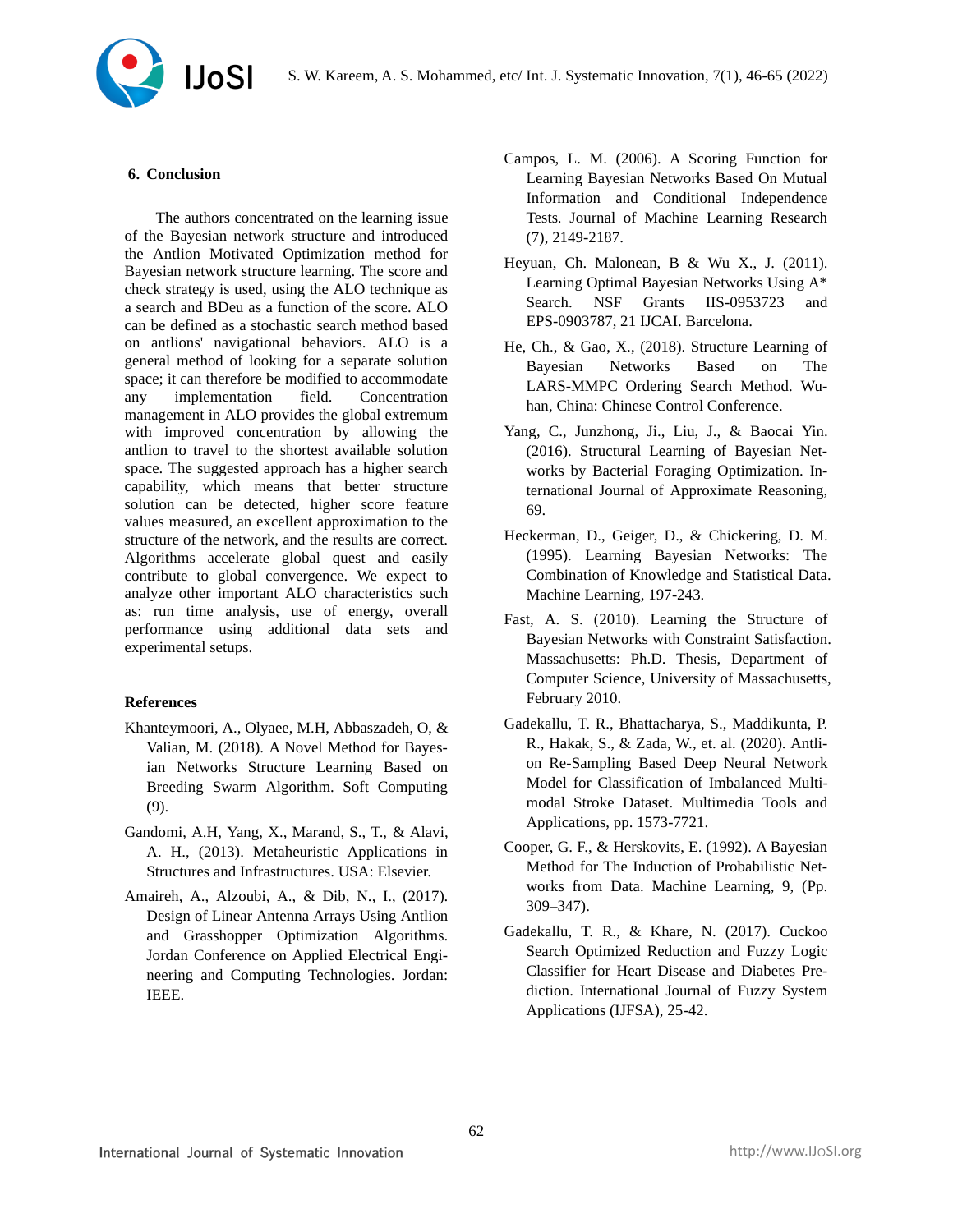

- GU, W. (2020). Improved Antlion Optimizer Algorithm Base On Dynamic Random Hill-Climbing Mechanism. IEEE 9th Joint International Information Technology and Artificial Intelligence Conference (ITAIC), 1675-1679.
- GUPTA, E. & SAXENA, A. (2016). Performance Evaluation of Antlion Optimizer Based Regulator in Automatic Generation Control of Interconnected Power System. Journal of Engineering., 1-14.
- Kilic, H., Yuzgec, U., & Karakuzu, C. (2019). Improved Antlion Optimizer Algorithm and Its Performance on Neuro Fuzzy Inference System. Neural Network World, 2019(4), 235- 254.
- Hesar, A. S. (2013). Structure Learning of Bayesian Belief Networks Using Simulated Annealing Algorithm. Middle-East Journal of Scientific Research 18, 1343-1348.
- Cowie, J., Oteniya, L., & Coles, R. (2007). Particle Swarm Optimizations for Learning Bayesian Networks. Engineering and Physical Sciences Research Council.
- Wang, Ji. & liu, Sa. (2018). Novel Binary Encoding Water Cycle Algorithm for Solving Bayesian Network Structures Learning Problem. Knowledge-Based Systems, 150.
- Junyi, L., & Jingyu C., (2014). A Hybrid Optimization Algorithm for Bayesian Network Structure Learning Based on Database. Journal of Computers, VOL. 9.
- Junzhong, Ji., Hongkai, Wei., & Chunnian, Liu. (2012). An Artificial Bee Colony Algorithm for Learning Bayesian Networks. Springer-Verlag Berlin Heidelberg.
- Orphanou, K., Thierens, D. & Peter, A. N. (2018). Learning Bayesian Network Structures with GOMEA. Kyoto, Japan: ACM.
- Salama, K. M., & Freitas, A. (2012). ABC-Miner: An Ant-Based Bayesian Classification Algorithm.
- KILIC, H. & YUZGEC, U. (2019). Improved Antlion Optimization Algorithm Via Tournament

Selection and Its Application to Parallel Machine Scheduling. Computers & Industrial Engineering, 132, 166-186.

- Qianglong, L., Xiaowei, Z., Kun, Z., Jianrui, S., & Kai, W. (2021). State of Health Estimation of Lithium-Ion Battery Based on Ant Lion Optimization and Support Vector Regression," 2021 IEEE International Conference on Electrical Engineering and Mechatronics Techno.
- Awalivian, F., Raihan, M., Suyanto & Siti, S., (2021). Optimization of Aircraft Flight Scheduling and Routing Problem Using Multi-Objective Antlion Optimization. International Conference on Artificial Intelligence and Computer Science Technology (ICAICST). 1-6.
- Askari, M. A., & Ahsaee, M. G. (2018). Bayesian Network Structure Learning Based on Cuckoo Search Algorithm. 2018 6th Iranian Joint Congress On Fuzzy and Intelligent Systems (CFIS). Kerman, Iran.
- Margaritis, D. (2003). Learning Bayesian Network Model Structure from Data. Pittsburgh, PA. Available as Technical Report CMU-: Carnegie-Mellon University.
- Mei R.N.S. M., Sulaiman, M.H., & Zuriani, M. (2015). Antlion Optimizer for Optimal Reactive Power Dispatch Solution. Journal of Electrical Systems, 3, 68-74.
- Nischal, M. M., & Mehta, Sh., (2015). Optimal Load Dispatch Using Ant Lion Optimization. Journal of Engineering Research and Applications, 10-19.
- Mirjalili, S. (2015). The Ant Lion Optimizer. Advance Engineering Software, 80–98.
- Nathan, F., Sheppard, J., & Pillai, K. G. (2013). Abductive Inference Using Overlapping Swarm Intelligence. IEEE Symposium on Swarm Intelligence.
- Larraiiaga, P., & Poza, M. (1996). Structure Learning of Bayesian Networks by Genetic Algorithms. Springer-Verlag Berlin Heidelberg Gmbh.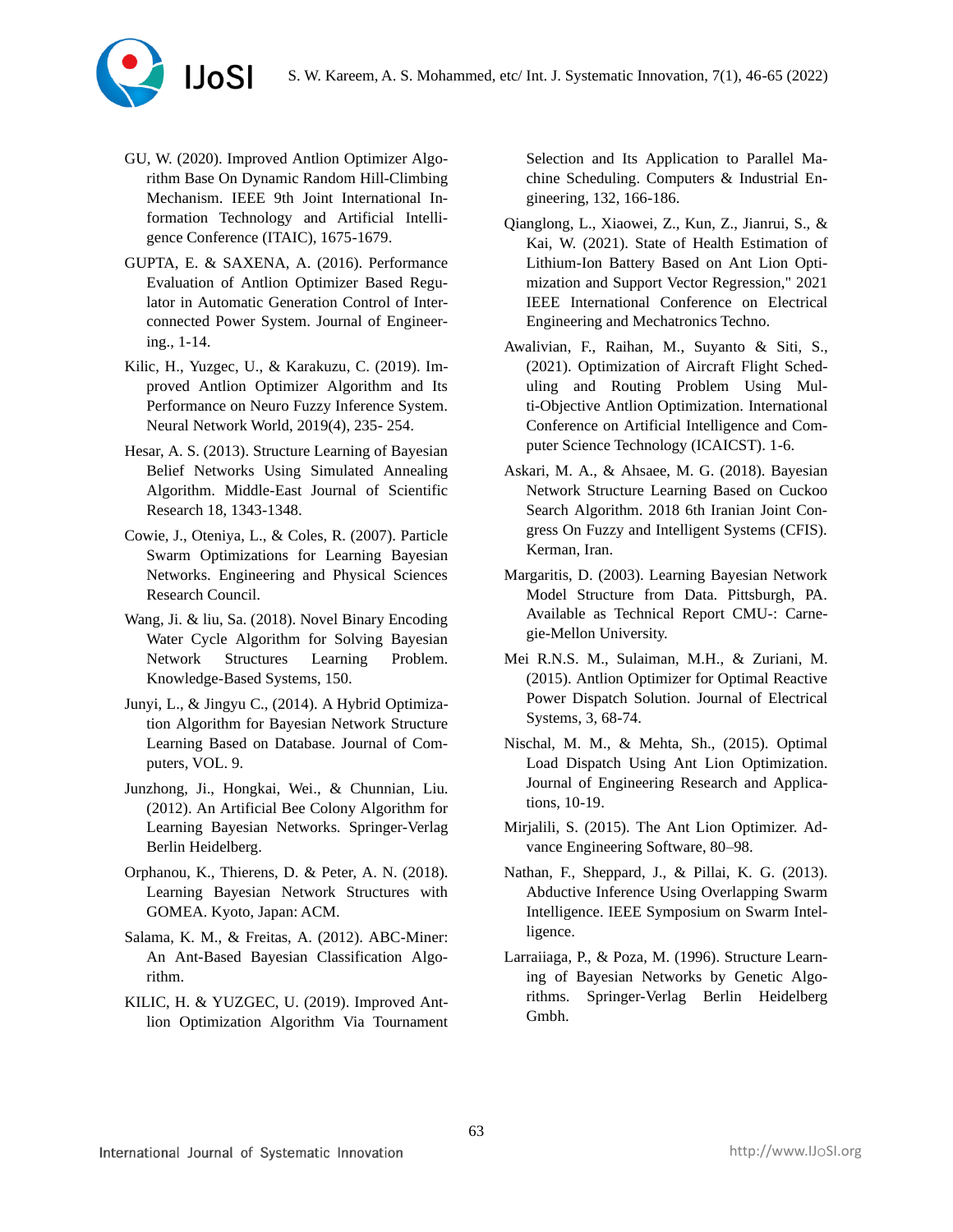

Patrick, O. D., & Sahin, F. (2004). Structural Learning of Bayesian Networks from Complete Data using the Scatter Search Documents. IEEE International Conference on Systems, Man and Cybernetics.

Nagarajan, R. Scutari, M. & Lèbre, S. (2013). Bayesian Networks in R with Applications in Systems Biology. New York: Springer.

- Sencer, S., Oztemel, E., Harun Taskin, H., & Torkul, O. (2013). Bayesian Structural Learning with Minimum Spanning Tree Algorithm. The World Congress in Computer Science, Computer Engineering, and Applied Computing.
- Mirjalili, S., Mirjalili, S. M., & Lewis, A. (2014). A Grey Wolf Optimizer. Advances in Engineering Software, 69, 46-61.
- Kareem, S., & Okur, M. C. (2018). Bayesian Network Structure Learning Using Hybrid Bee Optimization and Greedy Search. Adana / TUR-KEY: Çukurova University.
- Kareem, S. & Okur, M. C. (2017). Evaluation of Bayesian Network Structure Learning. 2nd International Mediterranean Science and Engineering Congress (Pp. 1313-1319). Adana: ÇUKUROVA UNIVERSITY.
- Kareem, S., & Okur, M. C. (2021, 22 4). Falcon Optimization Algorithm for Bayesian Network Structure Learning. Computer Science, Pp. 553-569.
- Kareem, S., & Okur, M. C. (2019). Bayesian Network Structure Learning Based on Pigeon Inspired Optimization. International Journal of Advanced Trends in Computer Science and Engineering, 8(1.2), 131-137.
- Kareem, S., & Okur, M. C. (2019). Pigeon Inspired Optimization of Bayesian Network Structure Learning and a Comparative Evaluation. Journal of Cognitive Science, 535-552.
- Kareem, S., & Okur, M. C. (2020). Structure Learning of Bayesian Networks using Elephant Swarm Water Search Algorithm. International Journal of Swarm Intelligence Research, 19-30.
- Zhang, S., & Liu, L. (2008). Mcmc Samples Selecting for Online Bayesian Network Structure Learning. Kunming, IEEE.
- Shun, Li., & Wang, B., (2017). A Method for Hybrid Bayesian Network Structure Learning from Massive Data Using Mapreduce. IEEE.
- Rahier, T., Marie, S., Girard, S., & Forbes, F.(2019). Fast Bayesian Network Structure Learning Using Quasi-Determinism Screening. HAL, 2, 14-24.
- Gadekallu, T. R., & Khare, N. (2016). FFBAT-Optimized Rule Based Fuzzy Logic Classifier for Diabetes. International Journal of Engineering Research in Africa Trans Tech Publications, 137-152.
- Fan, Xi., & Malone, C. B. (2014). Tightening Bounds for Bayesian Network Structure Learning. Association for The Advancement of Artificial Intelligence.
- YAO, P. & Wang, H. (2017). Dynamic Adaptive Antlion Optimizer Applied to Route Planning for Unmanned Aerial Vehicle. Soft Computing., 21(18), 5475-5488.
- Yogarajan, G., & Revathi, T. (2016). A Discrete Ant Lion Optimization (DALO) Algorithm for Solving Data Gathering Tour Problem in Wireless Sensor Networks. Middle-East Journal of Scientific Research, 3113±3120.
- Zawbaa, H., Emary, E., & PARV B. (2015). Feature Selection Based on Antlion Optimization Algorithm. Third World Conference on Complex Systems (WCCS). Morocco: IEEE.